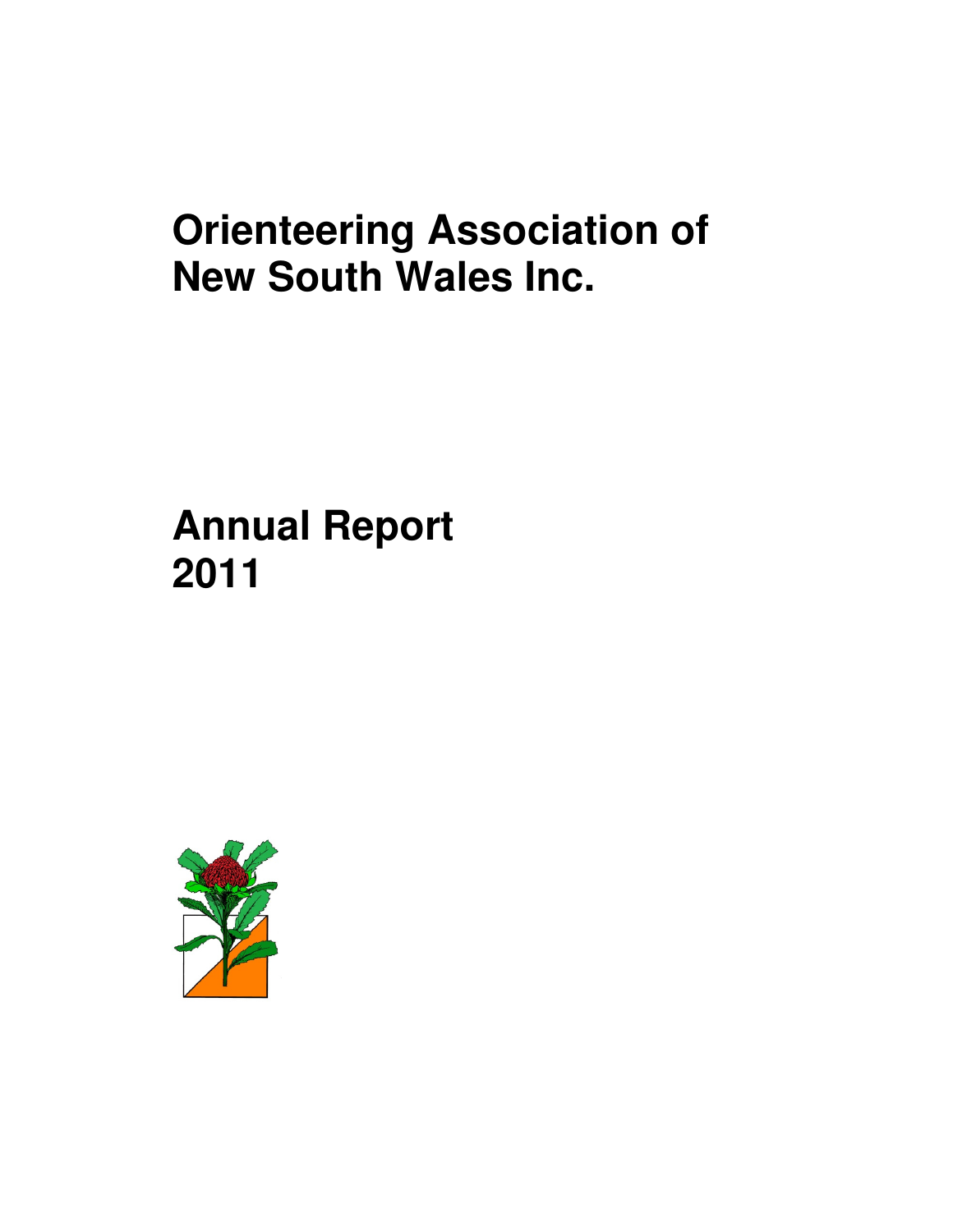

ORIENTEERING ASSOCIATION OF NSW, PO Box 3295, NORTH STRATHFIELD NSW 2137 PHONE: +61 2 8116 9848 · EMAIL: orienteering@sydney.net · WEB: www.nsw.orienteering.asn.au

#### **Affiliated with the Orienteering Federation of Australia**

### **OFFICE BEARERS 2011**

|                                |                           |           | Secretary                        | Frank Assenza        | <b>BN</b> |
|--------------------------------|---------------------------|-----------|----------------------------------|----------------------|-----------|
| President                      | Paul Prudhoe              | СC        | Commissioners                    | Simon George         | <b>BF</b> |
| Secretary                      | Peter Meyer               | <b>SH</b> |                                  | Karin Hefftner       | GO        |
| <b>Finance Director</b>        | <b>Robert Spry</b>        | <b>BN</b> |                                  | Ron Pallas           | UR        |
| <b>Technical Director</b>      | Gordon Wilson             | <b>BN</b> |                                  |                      |           |
| <b>Promotion Director</b>      | Barbara Hill              | GO        | Series Coordinators              |                      |           |
| <b>Communications Director</b> |                           |           | <b>Sydney Summer Series</b>      | Ross Barr            | GO        |
|                                | Alex Davey                | <b>WR</b> | Summer Series Sth                | Ross Barr            | GO        |
| Coaching Director              | Carolyn Rigby             | <b>NC</b> | Summer Series Wst Ross Barr      |                      | GO        |
| <b>Planning Director</b>       | lan Miller                | <b>WH</b> | <b>Sprint Series</b>             | <b>Terry Bluett</b>  | <b>BN</b> |
| Special Projects Director      |                           |           | <b>SSS Statistician</b>          | David Noble          | ΒF        |
|                                | Kevin Curby               | IK        | <b>DuO</b>                       | Greg Bacon           | <b>NC</b> |
| Statistician (OY)              | <b>Colin Bailey</b>       | ΝC        | Webmaster                        | Alex Davey           | WR        |
| Statistician (handicap)        |                           |           |                                  |                      |           |
|                                | Gordon Wilson             | <b>BN</b> | Route Gadget Coordinator         |                      |           |
|                                |                           |           |                                  | <b>Russell Rigby</b> | <b>NC</b> |
| Selectors                      | Robyn Pallas              | CС        |                                  |                      |           |
|                                | <b>Geoff Todkill</b>      | <b>NC</b> | Belanglo House Manager           |                      |           |
|                                | Hilary Wood               | CC        |                                  | Chris Murphy         | UR        |
| <b>Head Coach</b>              | Nick Dent                 | CС        | OA Councillor                    | Paul Prudhoe         | CC        |
| Junior Squad Coordinators      |                           |           | Auditor                          | Tom Nolan            |           |
|                                | <b>Russell Blatchford</b> | <b>NC</b> |                                  |                      |           |
|                                | Karen Blatchford          | <b>NC</b> | <b>Public Officer</b>            | Peter Meyer          | <b>SH</b> |
| Senior Squad (Stingers)        |                           |           | Development Officers (Part Time) |                      |           |
| Coordinator                    | <b>Felicity Brown</b>     | CС        |                                  | Barbara Hill         |           |
| Finance                        | <b>Terry Murphy</b>       | <b>UR</b> |                                  | Lyn Malmgron         |           |
|                                |                           |           |                                  | Carolyn Diaby        |           |

MetrO League

| <b>Sprint Series</b>     | <b>Terry Bluett</b> | ΒN |
|--------------------------|---------------------|----|
| <b>SSS Statistician</b>  | David Noble         | ΒF |
| DuO                      | Greg Bacon          | ΝC |
| Webmaster                | Alex Davey          | WR |
| Route Gadget Coordinator |                     |    |
|                          | Russell Rigby       | ΝC |
| Belanglo House Manager   |                     |    |
|                          | Chris Murphy        | UR |
| OA Councillor            | Paul Prudhoe        | CС |
|                          |                     |    |

(Part Time) Barbara Hill Lyn Malmgron Carolyn Rigby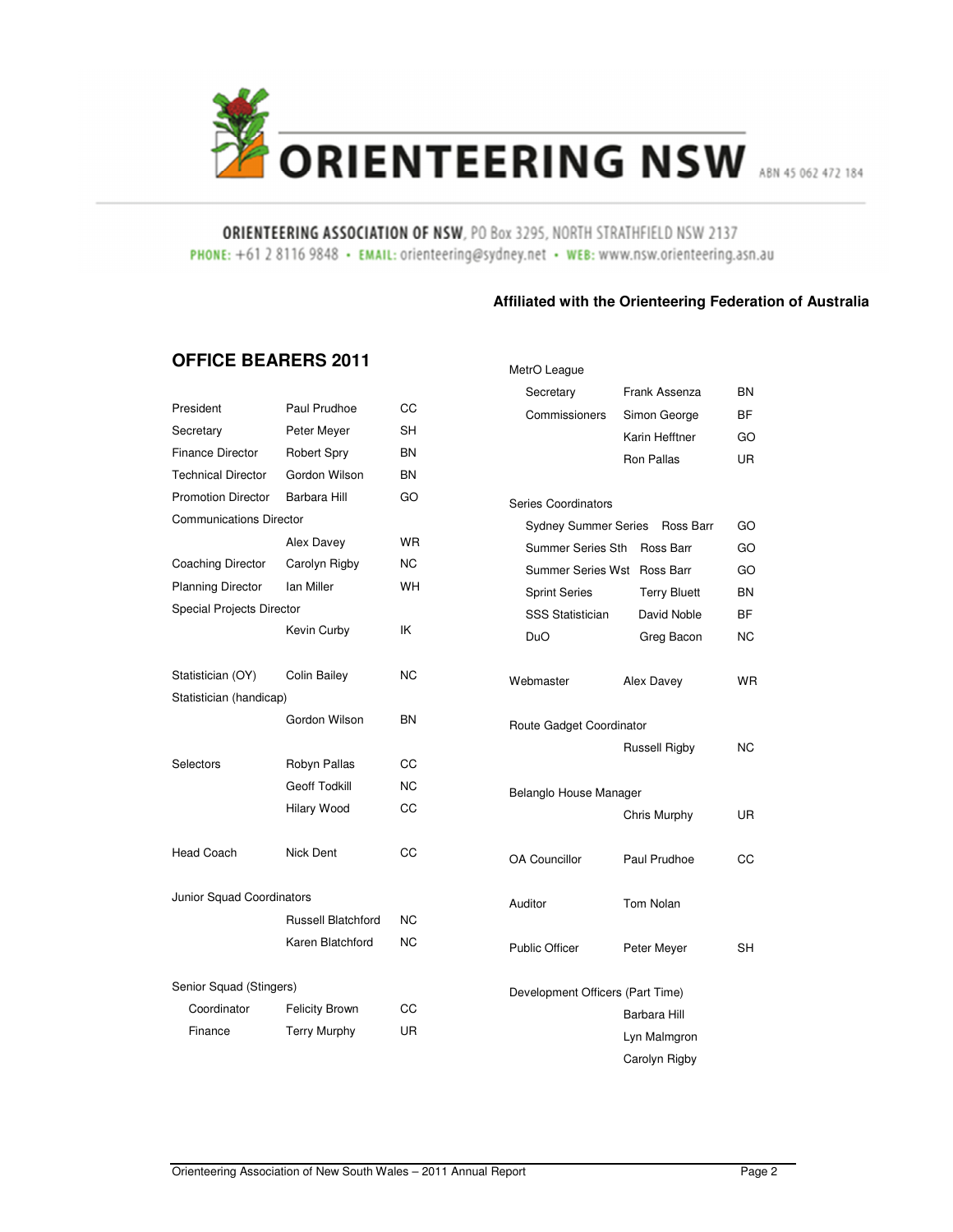### **PRESIDENT**

The 2011 Annual Report signifies the conclusion of my fourth year as President of the Association having been elected at the 2008 AGM.

With the exception of the annual Xmas 5 Days event successfully organised by the NSW Junior Squad under the capable direction of CCN's Nick Dent, there were no other major events organised by ONSW or by its clubs in 2011, but 2011 was never-the-less a busy year for all concerned.

The year began with the Board reflecting on the proposals that were accepted at the November 2010 Association meeting and how to achieve the objectives (Promotion, Development and Membership). To add to these areas of our sport the Board and the Association also needed to implement the projects submitted to the ASC (via Orienteering Australia) as part of OA's participation growth plans.

I am pleased to report that almost all of the outcomes were achieved, and I believe that the decision to split the role of Promotion & Development Officer into two roles paid off handsomely. The work being undertaken by URN's Maggie Jones as Communications Officer brought new life to the ONSW website and Marketing Officer Ian Jessup's (GON) pre and post event reports on Orienteering have been seen in a number of local newspapers thereby increasing the promotion of the sport far greater than before. Ian also assisted in the preparation of both of the two new Summer and Winter calendars, and it is understood that both of these brochures were well received by clubs. Promotion and Development Director Barbara Hill is to be congratulated for recognising the benefit of splitting the role and for achieving over 90% of her proposals, as outlined in her paper to the 2010 Association meeting.

The implementation of membership benefits and the addition of a Casual Orienteer registration during the year greatly assisted in increasing the Association membership, so much so that memberships were up by 15% (as at the end of November 2011), and the number of individual members over 1052, and the number of memberships over 514. The number of memberships represented the highest number since 1993, while the number of members was the highest since 1997. It should also be noted that the Association can also report there were 340 competitors who opted to be casual orienteers, and not join a club in 2011.

Review of the participation numbers indicate a continued interest in the daylight saving Summer Series, while the Monday evening Sprint Series experienced a modest increase in numbers – 6% on 2010 (average number of competitors in 2011 was 69, up from 65 in 2010).

The Association is again thankful to both Ross Barr and Terry Bluett and they are to be congratulated for their roles in the coordination of the Sydney Summer Series and the Sprint Series. The Association greatly appreciated the support provided by Ross Barr in also coordinating the inaugural Southern and Western Series. The two new series had mixed results in terms of participant numbers, with the Southern Series being affected by Sydney's poor summer weather on at least two occasions. The new Western Series was also complemented by Western & Hills Cunning Running Series, both of which took orienteering to the Western suburbs. It was also pleasing to see the 2011 Xmas 5 Days run with great success thanks to Nick Dent and the NSW Carbines (the Junior Squad). Having a different race format on each day was enjoyed by all, and demonstrated what a varied sport we all enjoy.

Another project that was initiated during the year was the preliminary work required to establish a new club in the north coast region of NSW. Ad hoc enquiries are regularly received from residents of this area who would be interested in participating in local events. The project has funding support from the Australian Sports Commission (ASC) which is also keen to see the further expansion of orienteering across NSW. Articles have been submitted to local papers in the region seeking people interested in being involved in the formulation of a club and, at the time of writing, responses are being collated to determine if the project is feasible.

A new form of orienteering was introduced into NSW during 2011 - DuO, a combination of 'foot-O' and MTBO. The Association is thankful to NCN's Greg Bacon, acting as coordinator of this new series as part of ONSW's ASC Participation Program, for providing much enthusiasm and support to get this series of events off the ground. While in its infancy, DuO has the possibilities of further increasing ONSW's membership and participation numbers by attracting competitors from the Adventure Racing fraternity.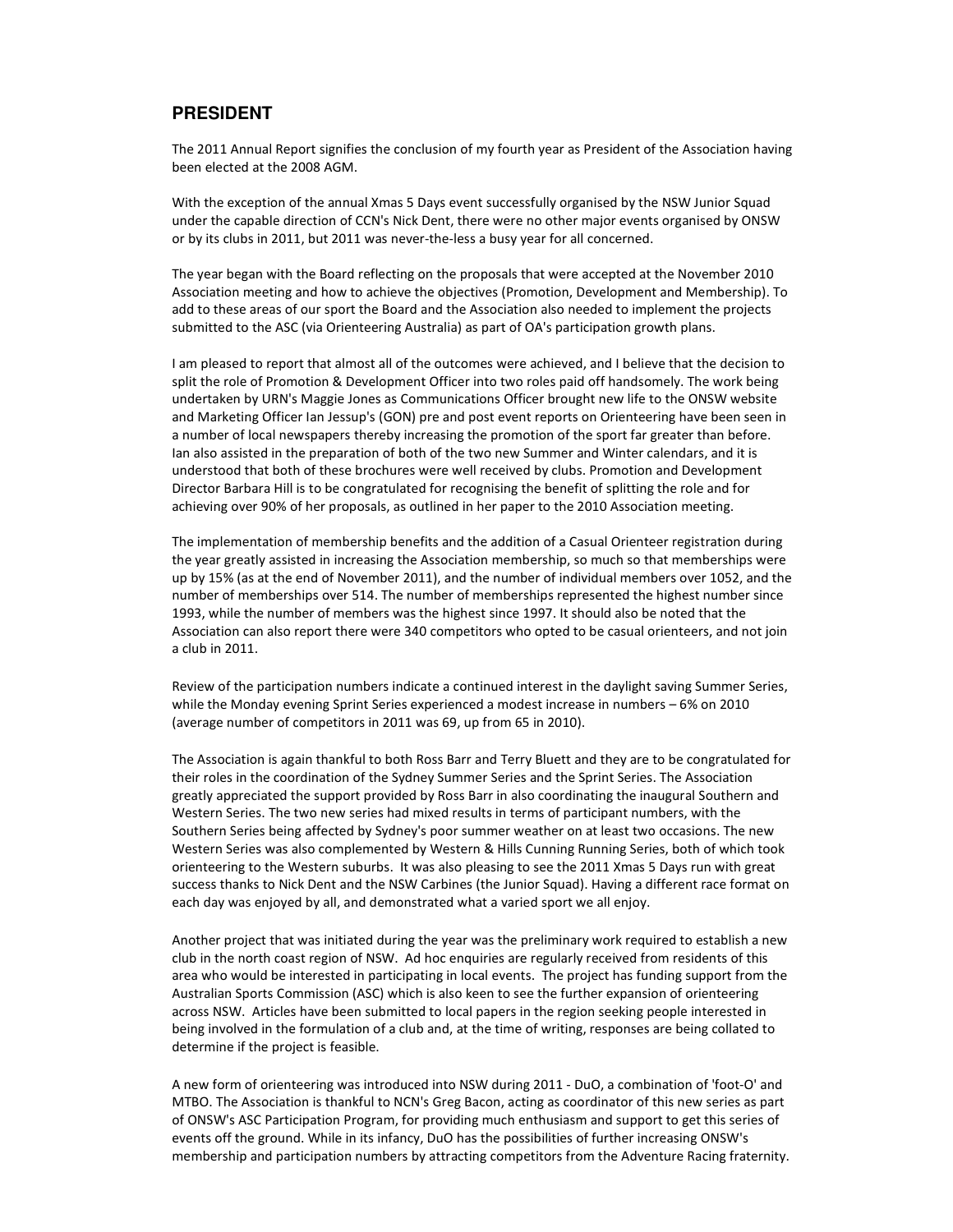2011 again saw ONSW continue with the Active After-schools Communities program with funding from Australian Sports Commission. New Marketing Officer Ian Jessup coordinated the scheme and orienteering continued to be introduced into a number of schools with Association members conducting the courses. The scheme has been well accepted in the Newcastle area, and requests continue to be received from the ASC. The Board thanks all who assisted with these programs and especially thanks Carolyn Rigby, Maria Orr, Jenny Enderby, Marina Ishakova and Lyn Malmgron for their support. It is also very pleasing to note the number of Regional School Championship events that were conducted in 2011.

ONSW' s appreciation is also extended to Russell and Karen Blatchford who again managed the NSW Junior Squad in 2011 and to Nick Dent the Squad coach. The Association recognises their continued success with the Carbines achieving a very worthy equal second place in the 2011 Australian Schools Championships. Additionally I would like to thank the Association delegates and those members who have supported ONSW throughout the year.

2011 saw the Association conduct its affairs for the full year with the new Administration Officer, Anthony Darr who commenced in the role in November 2010. Anthony has brought a range of skills to the Associations Office which has allowed ONSW to continue to advance its plans and to achieve its objectives while still maintaining the day-to-day office administration activities.

Financially, while the Association continues to progress well 2011 saw an increase in income, primarily due to the Association taking over the administration of memberships, and a healthy operating surplus for the year. However, the Board is aware of the need to be mindful of the next few years which currently sees net losses being budgeted. All efforts will be made to ensure that the achieved results are better than budgeted, with a minimum break-even situation being the objective.

To the retiring Directors and to those Directors continuing in 2012, thank you for your involvement and support in 2011. The 2011 Board comprised of:

| Paul Prudhoe       | President                  |
|--------------------|----------------------------|
| Peter Meyer        | Secretary                  |
| <b>Robert Spry</b> | Director, Finance          |
| Gordon Wilson      | Director, Technical        |
| Barbara Hill       | Director, Promotion        |
| Alex Davey         | Director, Communications   |
| Carolyn Rigby      | Director, Coaching         |
| Ian Miller         | Director, Planning         |
| Kevin Curby        | Director, Special Projects |

As always the Board welcomes input from the membership and with your help looks forward to a successful 2012.

#### **Paul Prudhoe President**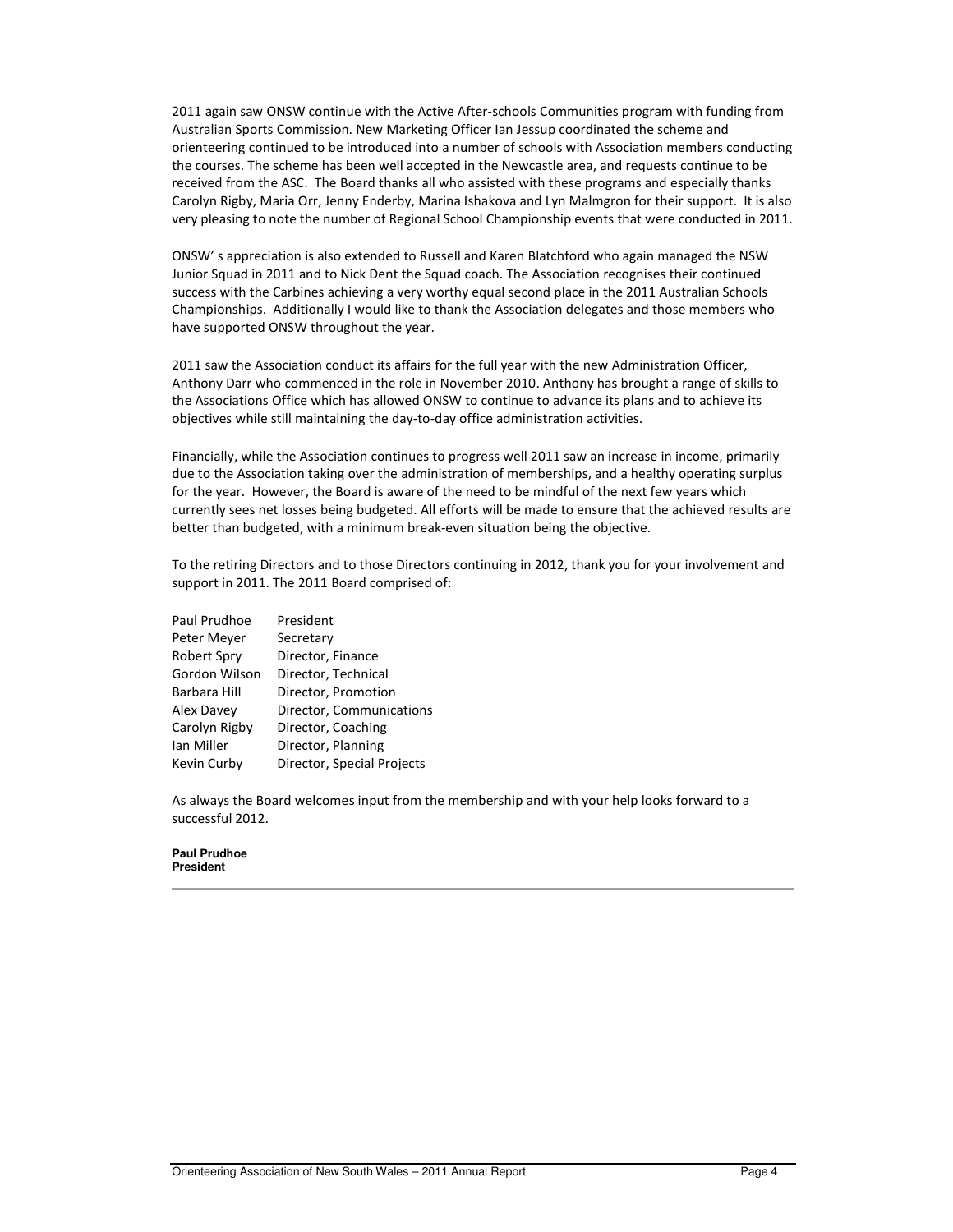# **PROMOTION**

At the November 2010 Association meeting a number of action items to promote and develop orienteering within NSW were agreed along with commensurate funding.

Following is a summary of progress made with regard to the plan.

| Activity                                              | Responsibility                                  | Timing                                  | <b>Measure</b>                                                                    | <b>Status</b>                                                                                                          |  |
|-------------------------------------------------------|-------------------------------------------------|-----------------------------------------|-----------------------------------------------------------------------------------|------------------------------------------------------------------------------------------------------------------------|--|
| <b>Engage Promotion</b><br>and Development<br>Officer | <b>ONSW President</b>                           | By 31/1/2011                            | Employed                                                                          | Done. Ian Jessup and<br>Margaret Jones<br>employed (both part-<br>time) May 2011 for an<br>initial period of one year. |  |
| Development of<br>newcomer<br>resources               | Promotions<br>Director                          | By 30/6/2011                            | <b>Publications available</b><br>for distribution                                 | Version 1 developed.<br>Further development on<br>hold pending OA<br>initiative.                                       |  |
| Development of<br>teacher resources                   | Promotions<br>Director                          | By 30/6/2011                            | <b>Publications available</b><br>for distribution                                 | To be done.                                                                                                            |  |
| Maintenance of<br>centralised NSW<br>event listing    | Communication<br>Director                       | By<br>31/12/2012<br>and then<br>ongoing | <b>ONSW</b> event listing                                                         | Online event calendar<br>done. Supporting<br>database and other<br>enhancements to be<br>done.                         |  |
| Media coverage of<br>major events                     | Promotions<br>Director                          | Ongoing                                 | Regular media<br>coverage                                                         | Ongoing.                                                                                                               |  |
| Development of<br>event and series<br>flyer templates | Promotions<br>Director                          | By 31/1/2011                            | Templates available<br>for use                                                    | Done and ongoing.                                                                                                      |  |
| Development of<br>Sydney junior<br>competition        | Promotions and<br>Technical<br><b>Directors</b> | By 30/4/2011                            | Structure finalised<br>for clubs<br>consideration<br>Commencement<br>Term 4, 2011 | Sydney Junior League<br>continuing. Discussions<br>underway with Knox re<br>Saturday program.                          |  |
| Establishment of<br>sub-junior program                | Promotions<br>Director                          | By SL1                                  | Coordinator<br>appointed and<br>events underway                                   | Wildfires launched and to<br>be present at State<br>Leagues in 2012.                                                   |  |
| Introduction of<br>voucher system                     | Promotions<br>Director                          | By 31/1/2011                            | Vouchers available<br>for use                                                     | Done.                                                                                                                  |  |
| Membership<br>growth                                  | <b>ONSW Board</b>                               | Annual                                  | 10%                                                                               | 2011 memberships +13%<br>2011 members +15%                                                                             |  |
| Participation<br>growth                               | <b>ONSW Board</b>                               | Annual                                  | 10%                                                                               |                                                                                                                        |  |

#### Key Measurable Outcomes

(It is noted that a concurrent decision to introduce a differential entry fee for members and nonmembers has also contributed to the membership rise.)

Memberships at year end 2011 totaled 512 which was the level highest since 1993. These memberships comprised 1052 members and in addition there were a further 340 registered casual orienteers. Pleasingly, between year-end 2011 and mid-February there was a further 77 new members that joined clubs.

With the employment of Ian Jessup and Margaret Jones the Association has gained unprecedented capacity to promote the sport. Ian has some 20 year of experience in the media plus Maggie has an accomplished professional background, is a very capable writer and is also building savvy social media skills.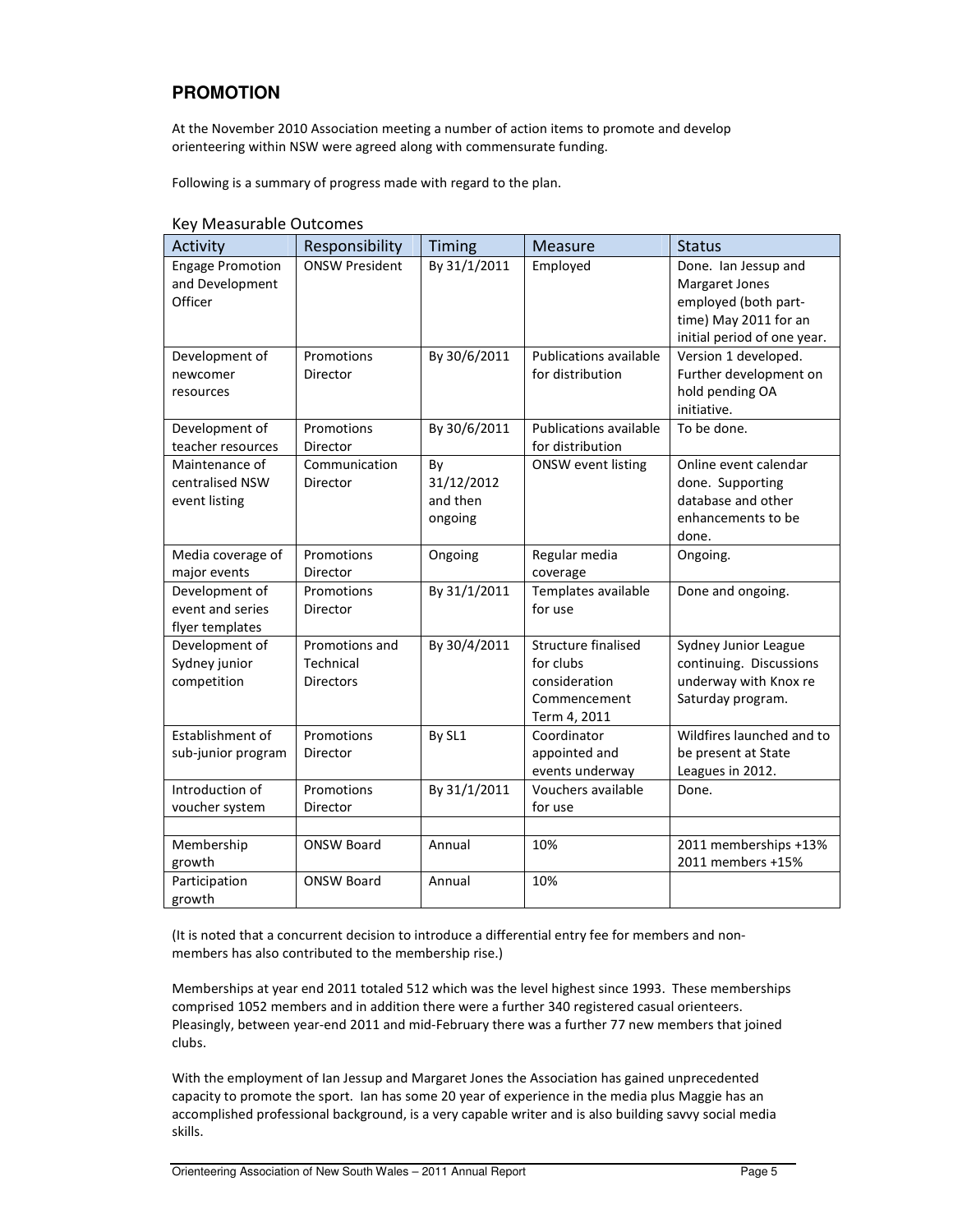Actions have been taken to spread the orienteering word, engage infrequent orienteers more closely and to also reach out to an audience that has never orienteered before. Whilst success can be seen in the growth of membership some actions have offered greater benefit for time or money invested than others and lessons have been learnt. Materials produced and actions taken are progressively being improved and effectiveness is gradually being enhanced.

The weekly NoticeBoard email was centralized during the year and is now coordinated by Maggie Jones and Anthony Darr. Maggie and Anthony have done a great job with this email and the regular distribution of current information to members and casual orienteers. The email list now exceeds 1500 recipients. A huge thank you must be extended to Neville Fathers for his initiative and energy in establishing, compiling and distributing the NoticeBoard for many years.

Much of the work of the promotional team will never be tangibly measured. Ian and Maggie keep the articles on the ONSW website fresh and reflective of the broad range of orienteering events conducted across NSW. The work is however often behind the scenes as they promote the sport broadly. The initiatives to consistently present our sport in a positive and welcoming manner with widespread appeal and benefits are important as we build community awareness and support for orienteering. A better informed and well-disposed community makes the recruitment of newcomers as well as liaison with landholders and other key partners easier and more worthwhile.

The skills and knowledge of Ian and Maggie are also an invaluable backstop to clubs as they are able to build links with the local community and press. Whilst some clubs have healthy relationships with the local media, this is not the case for all. With a reliance on volunteers the skills and time available within clubs varies across time. Ian and Maggie are however available every all year round which means that all clubs will be able to draw on their expertise when needed.

#### Sponsorships/Partnerships

ONSW is most grateful for the ongoing support of The Carbine Club. We were pleased to receive news during the year that the level of support of the NSW Schools team for 2012 is \$5000 which is up from \$3000 in recent years.

Ongoing support has been received from long-term partners AussieOGear and Rob Preston. Both organisations have donated equipment which was used in a fundraising raffle for juniors and other prizes. Northside Runners also supported ONSW for the first time in 2011. Discounts were offered to members and prizes donated to the juniors raffle.

Other partnerships are also being explored and further relationships are being targeted for future years. In association with this initiative, membership cards were arranged for 2011 and will continue to be produced.

#### Social Media

A regular Twitter feed has been established. Facebook is in the process of being launched.

#### Promotional Material

In 2010, revamped and modernized State League brochures were trialed. Club feedback suggests that this initiative did not provide sufficient value for money and they will not be pursued in 2012 unless requested by clubs.

Summer and Winter booklets summarizing the event calendar for the season were also developed and have been well received. These will be continued and further improved with each edition. Banners have been prepared for the ASC funded Sydney South and West series as well as the DuO series. A banner has also been purchased for the Wildfires.

#### Development Work

The AASC program has continued strongly, particularly in the Newcastle region where the coaches are very active and AASC structure supportive.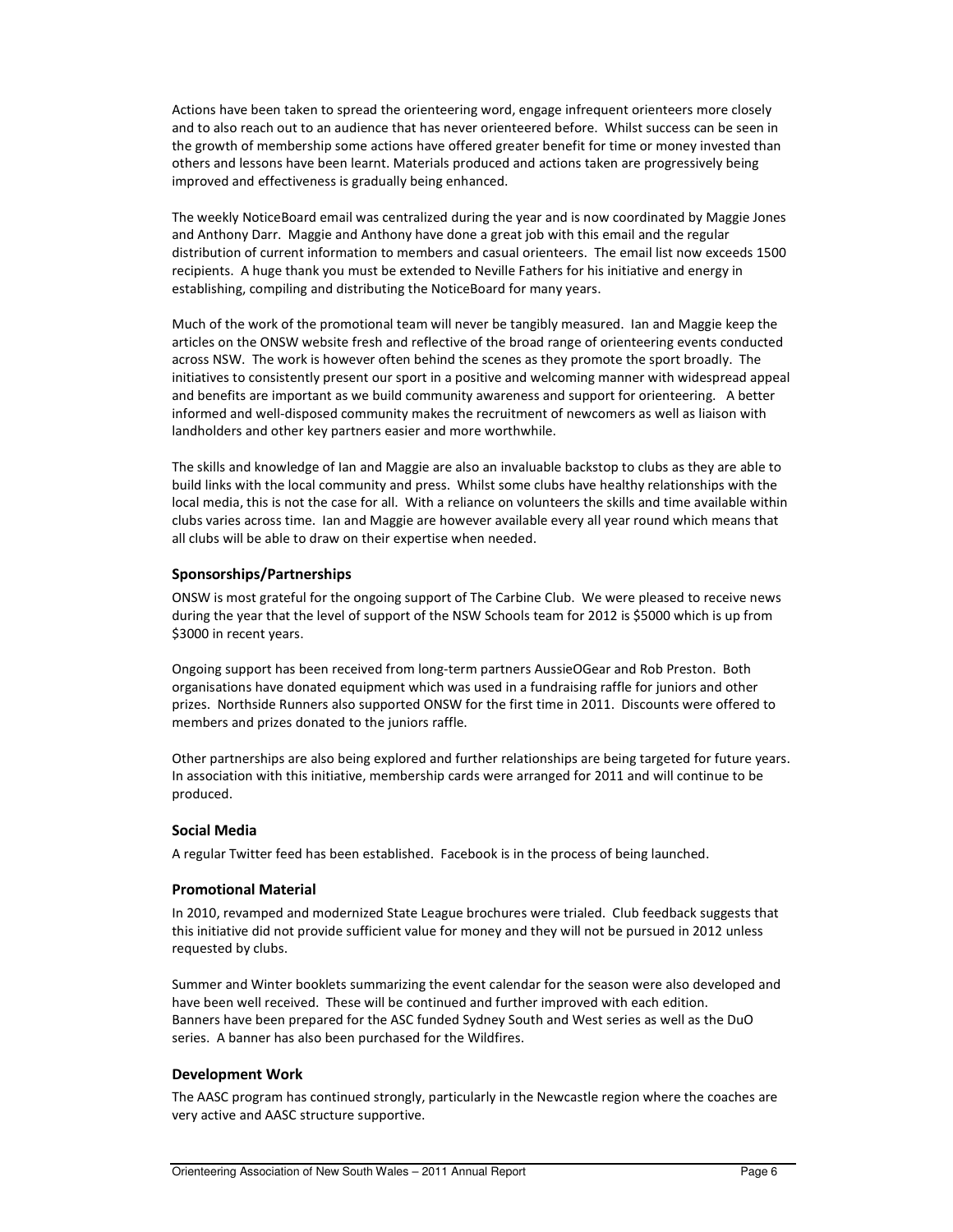Space Racing has continued during school holidays in Sydney. During 2011 the program was extended from Sydney Olympic Park to also run in West Pymble and then Centennial Park in January 2012. During 2012 it is expected to also add an event in the Hills district. It has also been pleasing to see the success of a club based Space Racing initiative by Western Plains in recent weeks.

Much time has been invested in working with the Uringa club to develop a permanent course within Centennial Park. It is hoped to officially open the course in June 2012.

Lyn Malmgron is to be congratulated on her considerable efforts to expand the regional school championship program. In 2011, the Sydney North Schools Champs was added to the calendar. A Riverina Championships will be added in 2012 and possibly also a Sydney East event.

#### Funding

A budget for Promotional work was set in November 2010 and performance in 2011 against this budget is summarized below:

|                            | 2011                       | 2012          | 2013          |
|----------------------------|----------------------------|---------------|---------------|
| <b>Projected Costs</b>     | \$57,000                   | \$37,000      | \$37,000      |
| <b>ONSW Expense</b>        | \$30,000                   | \$20,000      | \$20,000      |
| Club Levy                  | \$27,000                   | \$17,000      | \$17,000      |
|                            |                            |               |               |
|                            | Actual                     | <b>Budget</b> | <b>Budget</b> |
| Actual promotional         | \$8,654 (\$10,579 expenses | \$12,200      | \$9,000       |
| expenses                   | less \$1,924               |               |               |
|                            | reimbursements)            |               |               |
| Communications and         | \$23,400 (only 7 months)   | \$42,000      | \$43,000      |
| Marketing Officer salaries |                            |               |               |
| Total                      | \$32,054                   | \$54,200      | \$52,000      |
| Surplus/Shortfall against  | \$24,946                   | (517,200)     | ( \$15,000)   |
| <b>Projected Costs</b>     |                            |               |               |

Actual promotional expenditure in 2011was below the budget of \$22,000 which ensured that total expenditure for the promotions venture was below expectation. The surplus from 2011 will go some way towards covering any shortfalls that may eventuate in 2012 and 2013. Promotional expenditure may however also be trimmed if required although it is noted that additional revenue generated by more members participating more often should also raise revenues to the sport.

It has been an exciting period to be involved in orienteering as the Association works with clubs to promote and develop the sport. Thank you to the clubs and the many volunteers that contribute so many hours to the sport. The number of hours that so many people willingly contribute to orienteering never ceases to amaze me! It has been both pleasurable and rewarding to work with you over the past year.

**Barbara Hill Promotions Director** 

# **TECHNICAL**

#### Event standards and controlling

There were thirteen State League events held 2011. No serious technical problems were encountered. No courses were cancelled and no protests lodged. There were however a few variations from the rules that were recurring. In particular, the provision of water at control points and course winning times. Some organisers are still overlooking the importance of synchronising the time setting of the SI control units.

Controller's reports were received for less than half the State League events.

A level 3 controller's workshop was held in Canberra in October. Five NSW controllers attended.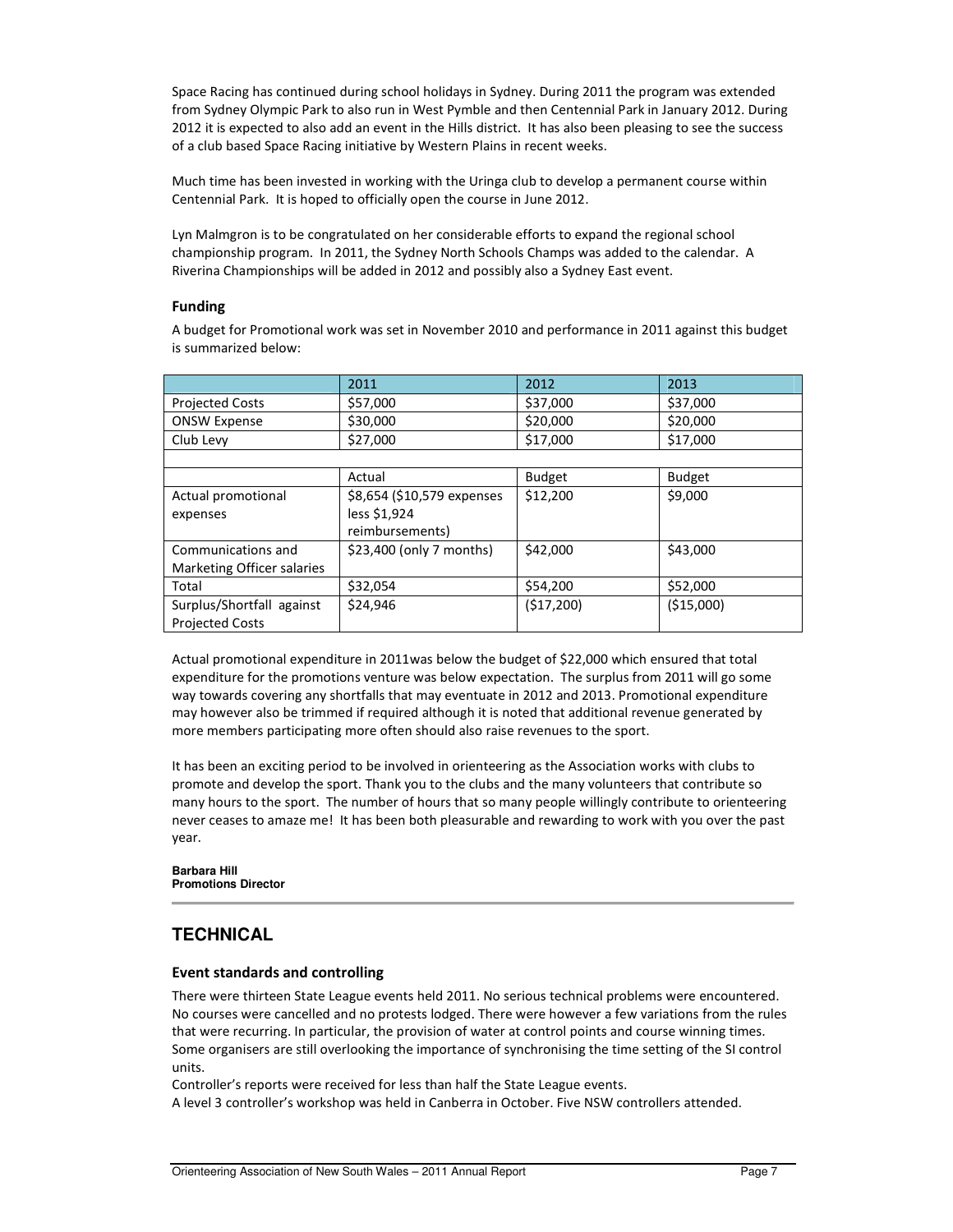#### SportIdent

2011 saw the widespread introduction of SportIdent at urban events in Sydney. All three Sydney Summer series have used SportIdent exclusively. The Sydney Sprint Series continued to use SI after introducing it in 2010. Acceptance from competitors has been very good. As a result of the ASC grant a new set of SI units was purchased for the Southern and Western Summer Series. One SI control unit was lost from a Southern Series event. Approximately 150 SI e-sticks have been sold to urban event competitors.

#### Mapping

No new bush area maps were used for the State League in 2011. Two new sprint area maps were used at Lithgow and Ourimbah.

A national mapping workshop was held in Canberra in October. One NSW mapper attended.

**Gordon Wilson Technical Director** 

### **COACHING**

The ONSW Board portfolio relating to Coaching was split in 2011. Nick Dent retained the role of Head Coach and assumed a hands-on role. Carolyn Rigby took on Coaching Director with an Administration role.

During August and September an audit of NSW's coaching resources was undertaken – the very valuable people in our Clubs. All Clubs responded openly to these enquiries. The results of questionnaires and reference to accreditation lists revealed some vast gaps in coaching.

Contact with individual coaches whose accreditation had (or was close to) expired and those seeking Level 0 and Level 1 coaching was made and pathways outlined. Club coaching activities were disseminated to all Clubs with ideas and contacts at the beginning of 2012.

A number of individuals and clubs have instigated extensive coaching programs starting in late 2011 and continuing into the New Year. Information sharing is rife! Targeted coaching is also taking place to assist, particularly, newcomers in making the transition from Novice – Summer Series – Bush Orienteering. This is reaping some obvious benefits and those involved should be heartily congratulated.

Each club's contribution, large or small, general or specific is important to the growth of the sport of Orienteering. It has been recommended that each Club have a designated Club coach or mentoring group. However in addition I feel greater emphasis needs to be placed at the very initial stages for a newcomer, and it is this area most clubs need to address.

**Carolyn Rigby Coaching Director** 

# **PLANNING**

2011 saw the start of the planning and implementation to grow the number of events on the NSW Orienteering calendar and increase participation and club membership. The successful Sydney Summer Series was cloned, first for the Southern Series and then for the Western Series. Both series have been successfully launched and will be enhanced based on feedback received and experiences gained when they are repeated again for 2012/2013.

In mid-2011 the Western and Hills (WHO) club launched a "Cunning Running" program to promote orienteering in the outer western suburbs of Sydney. SHOO have again operated their Summer Saturday's program in the Sydney south western area. Coupled with Uringa's Southern Series these programs targeted the opportunities to grow our sport in the under-represented areas of greater Sydney. The experiences gained will assist the development of programs for NSW regional areas. The Board thanks the initiative and enthusiasm of the members of Uringa, Western and Hills, SHOO and Garingal for their participation in these programs.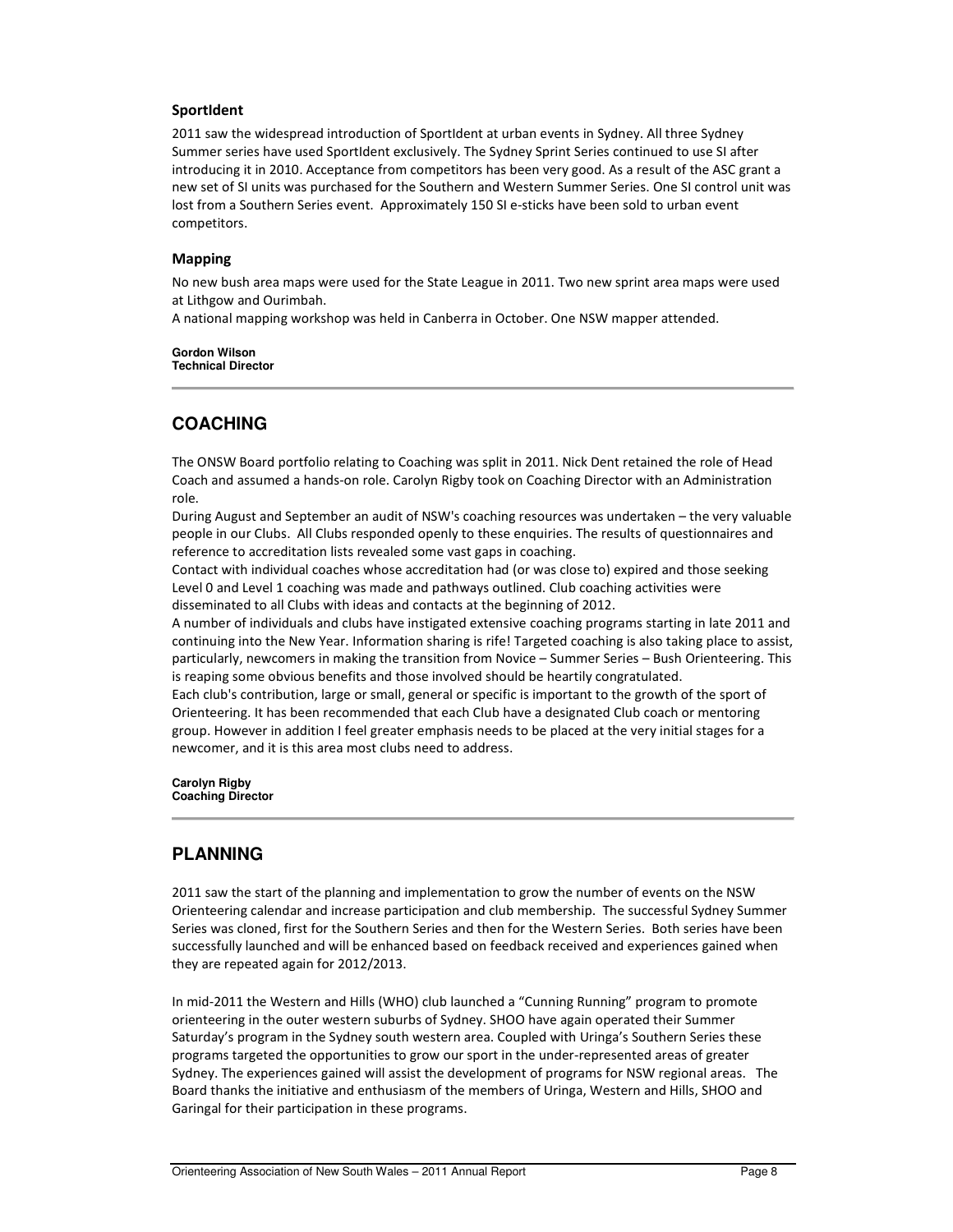DuO – a combination of Mountain Bike and Foot Orienteering was also successfully launched. DuO events have great potential to attract new people to Orienteering. Based on the enthusiastic response to DuO events it is anticipated that additional events will be added to the Orienteering event schedule.

The 2012 program was developed in conjunction with all our member clubs and the data provided by the clubs was input to the excellent publications for Summer and Winter Orienteering produced by Ian Jessup. The 2012 event schedules were challenging to prepare and an earlier start will be made on compiling the 2013 and 2014 programs. The increase in the number of events has made the schedule creation a more challenging exercise. A process to create event schedules in an easier manner will be created in 2012 and a database for event information will be investigated.

NSW is the host of the Easter 3 Days event in 2014. The timing of Easter and Anzac Day one week apart provides the opportunity to run multiple events. Planning for the 2014 Carnival has commenced.

Orienteering's higher profile created by the successful promotional program plus the increase in events and the growth in club membership makes it timely in 2012 to commence a review of the direction for orienteering in NSW and update our strategic plan. Looking further ahead NSW will host the Australian Championships in 2017. Clubs will be asked to express interest.

**Ian Miller Planning Director** 

# **FINANCE**

During 2011 and with the support of the Clubs, ONSW has achieved a number of financial initiatives:

- A full year of employment of the part-time Administration Officer to replace our longstanding Executive Officer Dave Lotty,
- Consolidated our accounts into a single main bank account,
- Completed the change of our main account to electronic banking,
- Centralised membership processing, reducing workload for Clubs,
- Employment of part-time Marketing Officer and Communications Officer from the end of May 2011. This has resulted in greatly increased promotions activity. These positions and the increased promotions effort was partly funded by contributions paid by the NSW Clubs.
- Received a substantial share (\$35,200) of the ASC Participation Development Funding grant from OA and commenced a number of initiatives using this funding.
- Continued to set aside surplus funds in an interest-bearing Term Deposit.

The 2011 accounts show annual income of \$265,504 and expenses of \$222,000, resulting in a surplus of income over expenditure of over \$43,000. This surplus is entirely attributable to under-expenditure of (1) the ASC grant share, and (2) moneys contributed by Clubs for promotion and development. As mentioned, the two new employees did not commence until nearly the middle of the year. The new programs and actions that have been put in place by the Board are expected to use up most, if not all of the surplus during 2012.

The Board has resolved that funds in the Term Deposit will be used as 'seed' funding for planning, mapping and other activities for the 2014 Easter 3-Days to by NSW. The Term Deposit has a value of \$ 32,536 and has been rolled over until 30/6/12 at an interest rate of 5.60% p.a.

One of the Board's responsibilities is monitoring and complying with the numerous Government regulations with which we have to comply. The Association is incorporated under the Associations Incorporation Act 2009 (NSW). Government regulatory requirements continue to increase and it is likely that in future we will be required to use a paid auditor.

**Robert Spry Finance Director**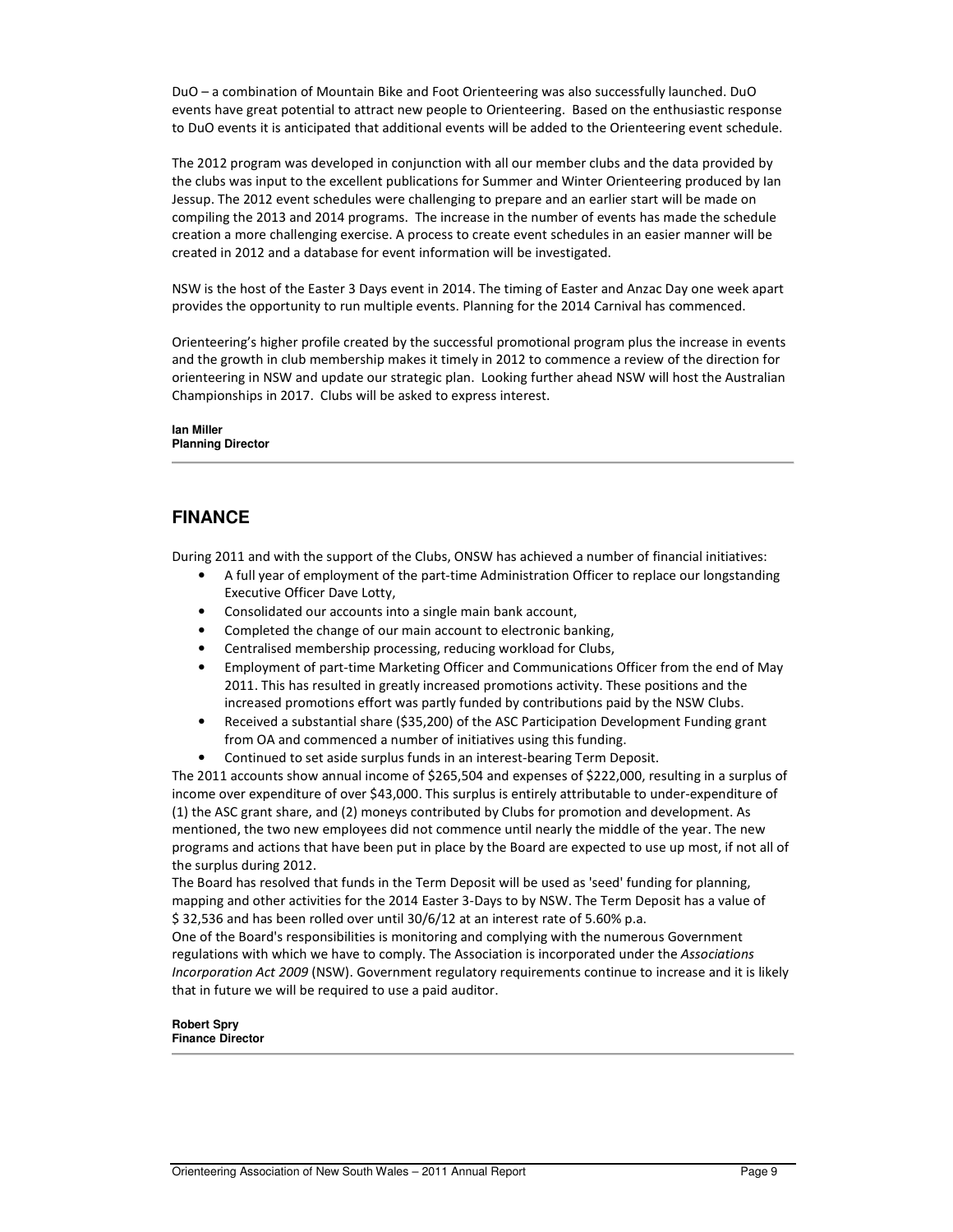# **SPECIAL PROJECTS**

#### Mountain Bike Orienteering

There were fifteen MTBO events conducted in NSW, including six events in the Newcastle Bike Orienteering Summer Series (BOSS) and the NSW Championships at Jenolan Caves. Three seniors went to Italy to compete in the World Championships, along with five juniors competing in the Junior World Championships.

#### DuO

A state coordinator, Greg Bacon, was appointed in September, and DuO was introduced to NSW as a new form of orienteering at the first official DuO event on 4 December 2011 near Newcastle. An earlier trial event had been organised by Greg Bacon and held in the same area in May. Event formats are being trialed in this first series of three events.

Early challenges to the introduction of the sport is in finding mapped areas that are close to each other and are suitable to both foot and MTBO. More maps will be produced as the sport progresses and time permits. It is hoped that DuO will attract both orienteers and adventure race people. It is expected that publicity for DuO will appear in magazines for mountain biking and adventure racing.

#### Belanglo House

The house and surrounding land is being used by orienteers and a small number of other authorised groups occasionally. A working weekend was held during the year for volunteers to assist in its maintenance. In October, the driveway was partly upgraded with the help of Forests NSW. More maintenance is needed and will be begun in 2012 after a new MoU is agreed to with Forests NSW.

**Kevin Curby Special Projects Director**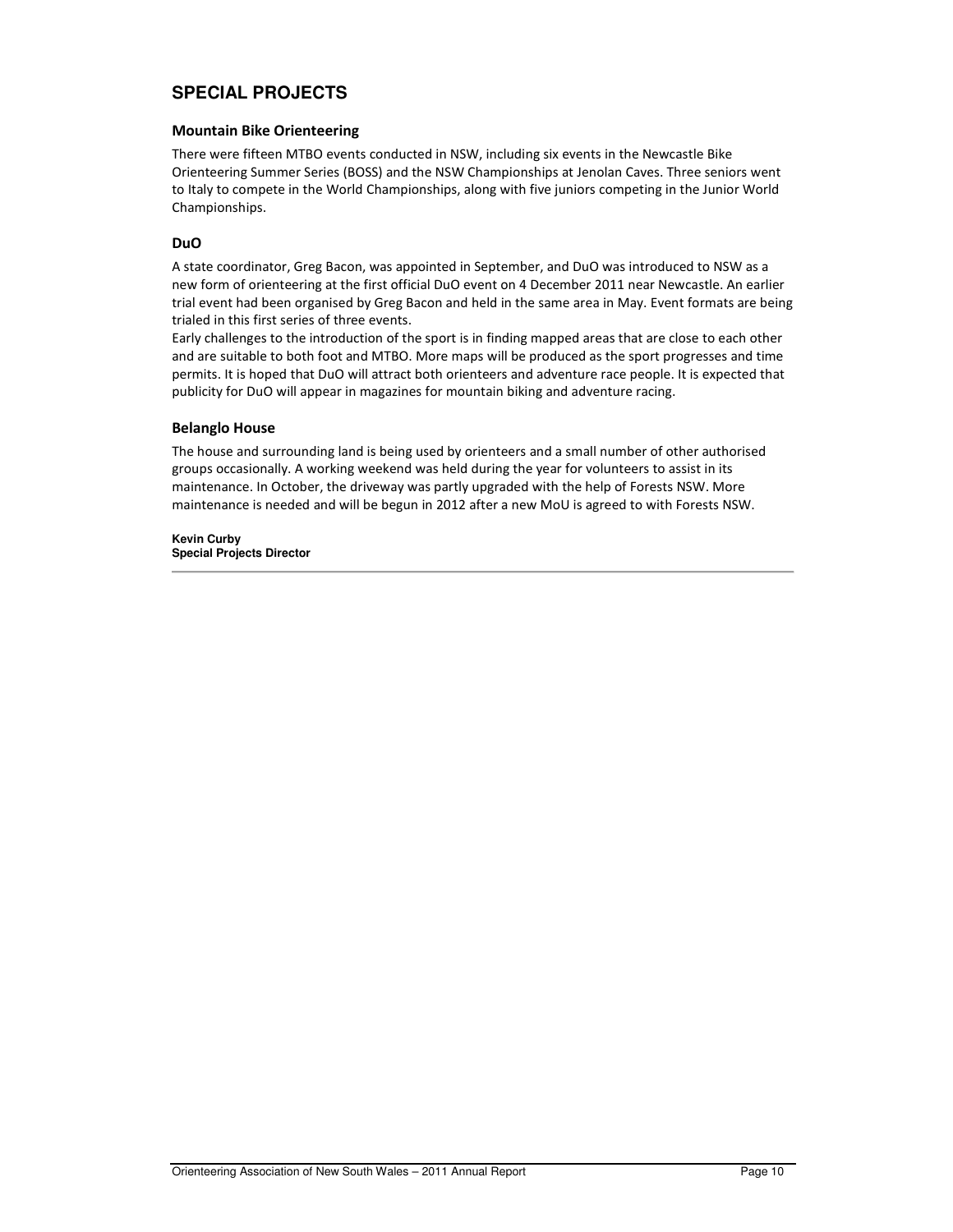|                  | CUTT INICIIINCI SIIINS |               |                |               |                   |  |  |  |
|------------------|------------------------|---------------|----------------|---------------|-------------------|--|--|--|
| <b>Club</b>      | <b>Associate</b>       | <b>Family</b> | <b>Junior</b>  | <b>Senior</b> | <b>Club Total</b> |  |  |  |
| <b>BFN</b>       | 3                      | 30            |                | 11            | 44                |  |  |  |
| <b>BNN</b>       | $\overline{2}$         | 9             |                | 21            | 32                |  |  |  |
| <b>CCN</b>       | $\mathbf{1}$           | 9             |                | 3             | 13                |  |  |  |
| <b>GON</b>       | $\overline{2}$         | 58            | 9              | 52            | 121               |  |  |  |
| <b>GSN</b>       | $\overline{7}$         | 10            |                | 3             | 20                |  |  |  |
| <b>IKN</b>       |                        | 16            |                | 6             | 22                |  |  |  |
| <b>MDN</b>       | $\overline{4}$         | 13            |                | 12            | 29                |  |  |  |
| <b>NCN</b>       | 20                     | 53            | $\mathbf{1}$   | 24            | 98                |  |  |  |
| <b>NTN</b>       | 5                      | 10            |                | 5             | 20                |  |  |  |
| <b>SHN</b>       | $\mathbf{1}$           | 9             |                | 9             | 19                |  |  |  |
| <b>URN</b>       | $\overline{2}$         | 26            |                | 10            | 38                |  |  |  |
| <b>WHN</b>       |                        | 12            | $\overline{2}$ | 23            | 37                |  |  |  |
| <b>WPN</b>       | $\mathbf{1}$           | 5             |                | $\mathbf 1$   | $\overline{7}$    |  |  |  |
| <b>WRN</b>       | $\mathbf{1}$           | 5             |                | 6             | 12                |  |  |  |
| <b>Schools</b>   |                        |               |                |               | $\overline{2}$    |  |  |  |
| <b>Total NSW</b> | 49                     | 265           | 12             | 186           | 514               |  |  |  |

# 2011 Memberships

# ONSW Membership History

| Year | <b>M'ships</b> |       | <b>Growth Renewals</b> | Renewal<br>% | <b>New</b><br><b>M'ships</b> | <b>New</b><br>% | <b>Members Growth</b> |       |
|------|----------------|-------|------------------------|--------------|------------------------------|-----------------|-----------------------|-------|
| 2011 | 512            | 13%   | 383                    | 84%          | 129                          | 25%             | 1052                  | 15%   |
| 2010 | 454            | $-5%$ | 366                    | 77%          | 88                           | 19%             | 916                   | $-6%$ |
| 2009 | 478            | 4%    | 370                    | 81%          | 108                          | 23%             | 972                   | 3%    |
| 2008 | 459            | 0%    | 357                    | 78%          | 102                          | 22%             | 941                   | $-1%$ |
| 2007 | 460            | 2%    | 362                    | 80%          | 98                           | 21%             | 949                   | $-4%$ |
| 2006 | 451            | $-4%$ | 370                    | 79%          | 81                           | 18%             | 993                   | $-2%$ |
| 2005 | 469            |       | 378                    |              | 91                           | 19%             | 1016                  |       |

# Membership Update

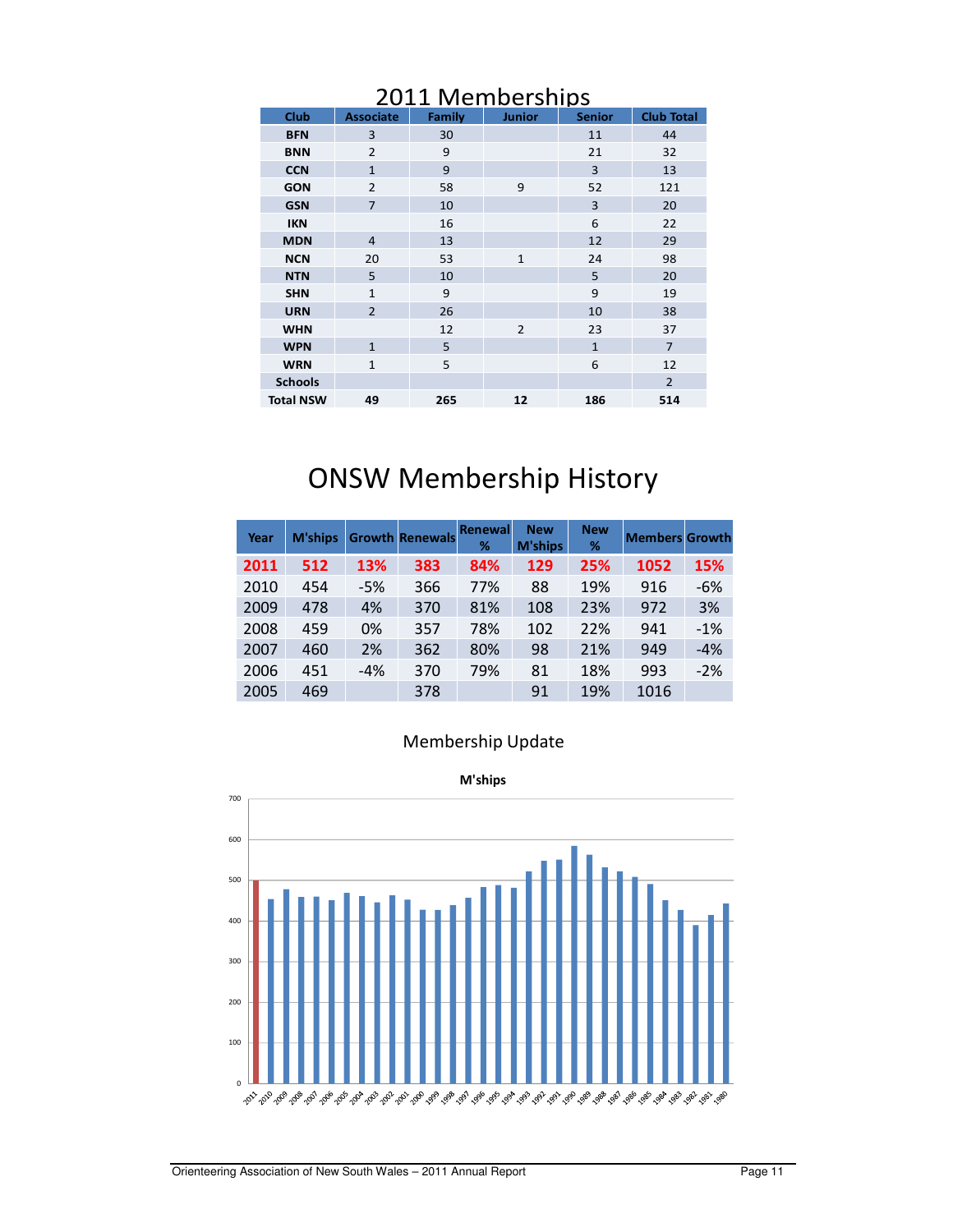#### MEMBERSHIP STATISTICS 2011

|                             | F      | S                                        | J      | Α                       | Τ          |
|-----------------------------|--------|------------------------------------------|--------|-------------------------|------------|
| ΒF                          | 30     | 11                                       |        | 3                       | 44         |
| ΒN                          | 9      | 21                                       |        | 2                       | 32         |
| СC                          | 9      | 3                                        |        | 1                       | 13         |
| GO                          | 58     | 52                                       | 9      | $\overline{\mathbf{c}}$ | 121        |
|                             | 10     |                                          |        | 7                       |            |
| GS                          |        | 3                                        |        |                         | 20         |
| IΚ                          | 16     | 6                                        |        |                         | 22         |
| MD                          | 13     | 12                                       |        | 4                       | 29         |
| ΝC                          | 53     | 24                                       | 1      | 20                      | 98         |
| NT                          | 10     | 5                                        |        | 5                       | 20         |
| SΗ                          | 9      | 9                                        |        | 1                       | 19         |
| UR                          | 26     | 10                                       |        | $\overline{2}$          | 38         |
| WH                          | 12     | 23                                       | 2      |                         | 37         |
| WP                          | 5      | 1                                        |        | 1                       | 7          |
| WR                          | 5      | 6                                        |        | 1                       | 12         |
|                             |        | <b>Associated Groups (schools)</b>       |        |                         | 2          |
|                             |        |                                          |        |                         |            |
|                             | 265    | 186                                      | 12     | 49                      | 514        |
|                             |        | (383 renewals: 85%)                      |        |                         |            |
|                             |        |                                          |        |                         |            |
|                             | Sub Jr | Junior                                   | Senior | Masters                 | Total      |
|                             | < 11   | 11-20                                    | 21-34  | $35+$                   |            |
| Male                        | 55     | 100                                      | 63     | 384                     | 602        |
| Female 47                   |        | 65                                       | 68     | 270                     | 450        |
|                             |        |                                          |        |                         |            |
|                             | 102    | 165                                      | 131    | 654                     | 1052       |
|                             |        | Casual Registrations (individuals) - 340 |        |                         |            |
|                             |        |                                          |        |                         |            |
| <b>Previous Years</b>       |        |                                          |        |                         |            |
| 2010                        | 453    |                                          |        | (366 renewals: 76%)     | 916        |
| 2009                        | 478    |                                          |        | (370 renewals: 80%)     | 972        |
| 2008                        | 459    |                                          |        | (357 renewals: 78%)     | 941        |
| 2007                        | 460    |                                          |        | (362 renewals: 80%)     | 949        |
| 2006                        | 451    |                                          |        | (370 renewals: 79%)     | 993        |
|                             |        |                                          |        |                         |            |
|                             |        | <b>EVENT STATISTICS 2011</b>             |        |                         |            |
| <b>Major Events</b>         |        |                                          |        |                         |            |
| "A" Events                  |        |                                          |        |                         |            |
|                             |        | <b>NSW Long</b>                          | 1      | 247                     |            |
|                             |        | <b>NSW Middle</b>                        | 1      | 234                     |            |
|                             |        | <b>NSW Sprint</b>                        | 1      | 170                     |            |
| "B" Events                  |        |                                          |        |                         |            |
|                             |        | <b>SL Events</b>                         | 10     |                         | 1762 (176) |
|                             |        |                                          |        |                         |            |
| Total                       |        |                                          | 13     |                         | 2413 (185) |
| <b>Minor Events</b>         |        |                                          |        |                         |            |
| "C" Events                  |        |                                          |        |                         |            |
|                             |        |                                          |        |                         |            |
|                             |        |                                          |        |                         |            |
|                             |        | MetrO League                             | 6      |                         | 813 (135)  |
|                             |        | Xmas 5 Days                              |        |                         | 1336       |
| Minor Weekend<br>"D" Events |        |                                          | 18     |                         | 1728 (96)  |

| <b>School Events</b>           |                        |               | 7                     | 1147 (164)  |
|--------------------------------|------------------------|---------------|-----------------------|-------------|
| <b>Other Street</b>            |                        |               | 7                     | 416 (59)    |
|                                |                        |               |                       |             |
|                                |                        |               | 79                    | 11360 (143) |
|                                |                        |               |                       |             |
| <b>Grand Total</b>             |                        |               | 92                    | 13773 (149) |
|                                |                        |               |                       |             |
| <b>Previous Years</b>          |                        |               |                       |             |
| 2010                           | 84                     | 13040 (186) X |                       |             |
| 2009                           | 83                     |               | 17023 (157) WM X      |             |
| 2008 81                        |                        |               | 12567 (155) A3        |             |
| 2007                           | - 89                   |               | 16122 (181) X AC WJ X |             |
| 2006                           | 80                     | 10380 (130)   |                       |             |
| AC AUS Champs<br>A3 AUS 3 Days |                        |               |                       |             |
|                                | X Xmas 5 Days          |               |                       |             |
|                                |                        |               |                       |             |
|                                | Club (Regional) Events |               | 118                   | 4899 (41)   |
| Du <sub>O</sub>                |                        |               | 1                     | 33          |
|                                |                        |               |                       |             |
| <b>MTBO Events</b>             |                        |               |                       |             |
|                                | <b>NSW Long</b>        |               | $\mathbf{1}$          | 75          |
|                                | Other                  |               | 7                     | 414         |
|                                |                        |               |                       |             |
|                                |                        |               | 8                     | 489 (61)    |

#### MAJOR EVENT RESULTS

STATE LONG CHAMPIONS 2011 The NSW Long Championships were held near Lithgow ("Rydal Showground") on 11 September. Organiser – Andy Simpson For Big Foot Orienteers Planner – Simon George Controller – Terry Bluett (BN) W10 Rachel Osborne BF

| v v ⊥ ∪ | אוווטעכט ואמרופ     |                 |
|---------|---------------------|-----------------|
| W12     | Rebecca Hyslop      | ACT             |
|         | Katie Wallace       | WP resident (2) |
| W14     | Rebecca George      | ВF              |
| W16     | Marie Bak           | CC              |
| W18     | Michelle Dawson     | GO              |
| W20     | Tamara Orr          | NС              |
| W21     | Jo Allison          | <b>ACT</b>      |
|         | Tracy Marsh         | BF resident (2) |
| W35     | Anna Hyslop         | ACT             |
|         | Lisa Linssen        | GO resident (2) |
| W40     | Anita Scherrer      | ACT             |
|         | Linda Sesta         | UR resident (2) |
| W45     | Carolyn Matthews NC |                 |
| W50     | Liz Abbot           | <b>ACT</b>      |
|         | Debbie Davey        | WR resident (2) |
| W55     | Lynn Dabbs          | WН              |
| W60     | <b>Toy Martin</b>   | NC              |

Summer Series - Nth 26 5107 (196) Summer Series – Sth $5$  126 (25)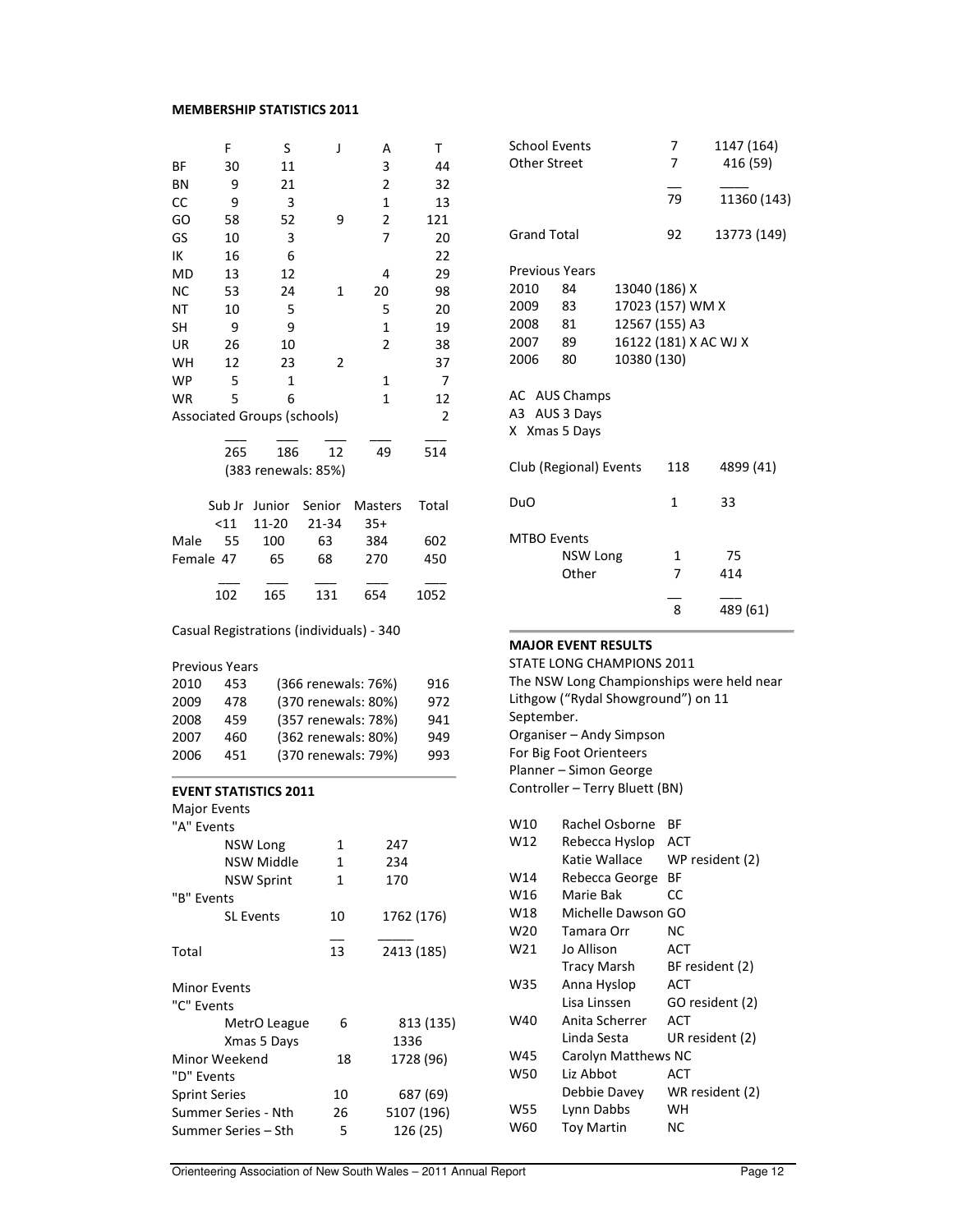| W65 | Jenny Hawkins                     | NΤ              |
|-----|-----------------------------------|-----------------|
| W70 | Maureen Ogilvie                   | UR              |
| M10 | Thomas Hyslop                     | ACT             |
|     | Ewan Shingler                     | BF resident (2) |
| M12 | Alastair George                   | ВF              |
| M14 | Oliver Mill                       | <b>ACT</b>      |
|     | Daniel Hill                       | GO resident (2) |
| M16 | Aidan Dawson                      | GO              |
| M18 | Richard Hyslop                    | <b>ACT</b>      |
|     | No resident                       |                 |
| M20 | Lachlan Dow                       | <b>ACT</b>      |
|     | Huon Wilson                       | GO resident (2) |
| M21 | David Shepherd ACT                |                 |
|     | Joshua Blatchford NC resident (3) |                 |
| M35 | Patrik Gunnarsson BF              |                 |
| M40 | Scott Simson                      | NC              |
| M45 | Mark Freeman                      | BF              |
| M50 | Michael Burton                    | ВF              |
| M55 | Nicholas Dent                     | CC.             |
| M60 | Gordon Wilson                     | <b>BN</b>       |
| M65 | Chippy le Carpentier GO           |                 |
| M70 | Graham Fowler                     | <b>NC</b>       |
| M75 | Pauli Piiroinen                   | <b>ACT</b>      |
|     | <b>Barry Hanlon</b>               | WH resident (2) |
|     |                                   |                 |

Bennelong Trophy (ACTvNSW) ACT d NSW On results of NSW and ACT Championships

STATE MIDDLE CHAMPIONS 2011

The NSW Middle Championships were held near Lithgow ("Gardiners Gap East") on 10 September. Organiser – Paul and Julia Prudhoe For Central Coast Orienteers Planner – Nick Dent Controller – Hilary Wood

| W-10   | Sophie Jones               | UR              |
|--------|----------------------------|-----------------|
| W-12   | Katie Wallace              | WP              |
| $W-14$ | Georgia Jones              | UR              |
| $W-16$ | Marie Bak                  | СC              |
| $W-18$ | Michele Dawson             | GO              |
| $W-20$ | Tamara Orr                 | NC              |
| W21    | Tracy Marsh                | ΒF              |
| W35    | Anna Hyslop                | ACT             |
|        | Lisa Linssen               | GO resident (2) |
| W40    | Linda Sesta                | UR              |
| W45    | Karen Blatchford           | NC              |
| W50    | Debbie Davey               | WR              |
| W55    | Ann Scown                  | ACT             |
|        | Lynn Dabbs                 | WH resident (3) |
| W60    | Kerryne Jones              | ACT             |
|        | <b>Toy Martin</b>          | NC resident (2) |
| W65    | Jenny Hawkins              | NΤ              |
| W70    | Christa Schafer            | GO              |
| $M-10$ | <b>Thomas Hyslop</b>       | ACT             |
|        | Sean Smith GS resident (2) |                 |
| M-12   | Alastair George            | ВF              |
|        |                            |                 |

| $M-14$ | Toby Wilson           | GO              |
|--------|-----------------------|-----------------|
| M-16   | Aiden Dawson          | GO              |
| M18    | Richard Hyslop        | ACT             |
|        | No resident           |                 |
| M-20   | Lachlan Dow           | TAS             |
|        | Huon Wilson           | GO resident (2) |
| M21    | David Shepherd        | ACT             |
|        | Gregory Kasimir       | NT resident (3) |
| M35    | Greg Barbour          | ВF              |
| M40    | Paul Marsh            | ВF              |
| M45    | Andy Simpson          | ВF              |
| M50    | <b>Grant McDonald</b> | ACT             |
|        | Michael Burton        | BF resident (2) |
| M55    | Eoin Rothery          | ВF              |
| M60    | lan McKenzie          | UR              |
| M65    | Ross Barr             | GO              |
| M70    | Graham Fowler         | NC              |
| M75    | Pauli Piiroinen       | ACT             |
|        | Barry Hanlon          | WH resident (2) |

#### STATE SPRINT CHAMPIONS 2011

The NSW Sprint Championships were held at Ourimbah ("Ourimbah University") on 16 July. Organiser – Ivan Kent For Central Coast Orienteers Planner – Hilary Wood Controller – Nick Dent W10 Sophie Jones UR

| W12             | Kate Hagan             | <b>WP</b>       |
|-----------------|------------------------|-----------------|
| W14             | Georgia Jones          | UR              |
| W16             | Nicola Blatchford NC   |                 |
| W18             | <b>Bridget Bennett</b> | GS              |
| W <sub>20</sub> | <b>Emily Prudhoe</b>   | СC              |
| W21             | Mace Neve              | <b>ACT</b>      |
|                 | <b>Tracy Marsh</b>     | BF resident (2) |
| W35             | Lisa Linssen           | GO              |
| W40             | Jenny Enderby          | NC              |
| W45             | Carolyn Matthews NC    |                 |
| W50             | Karin Hefftner         | GO              |
| W60             | Judith Hay             | BN              |
| W65             | <b>Bryony Cox</b>      | GO              |
| W70             | Janet Morris           | WH              |
| M10             | Thomas Kennedy GO      |                 |
| M12             | Duncan Currie          | GO              |
| M14             | <b>Scott Charlton</b>  | NC              |
| M16             | Aidan Dawson           | GO              |
| M18             | <b>Mathew Hill</b>     | GO              |
| M20             | Rob Bennett            | GS              |
| M21             | Ben Rattray            | Sth Aust.       |
|                 | Kasimir Gregory        | NT resident (2) |
| M35             | <b>Jock Davis</b>      | ВF              |
| M40             | Paul Marsh             | ВF              |
| M45             | <b>Tony Burton</b>     | GBR             |
|                 | Peter Charlton         | NC resident (2) |
| M50             | Michael Burton         | ΒF              |
| M55             | Eoin Rothery           | ΒF              |
| M60             | Gordon Wilson          | ΒN              |
| M65             | <b>Jim Merchant</b>    | GO              |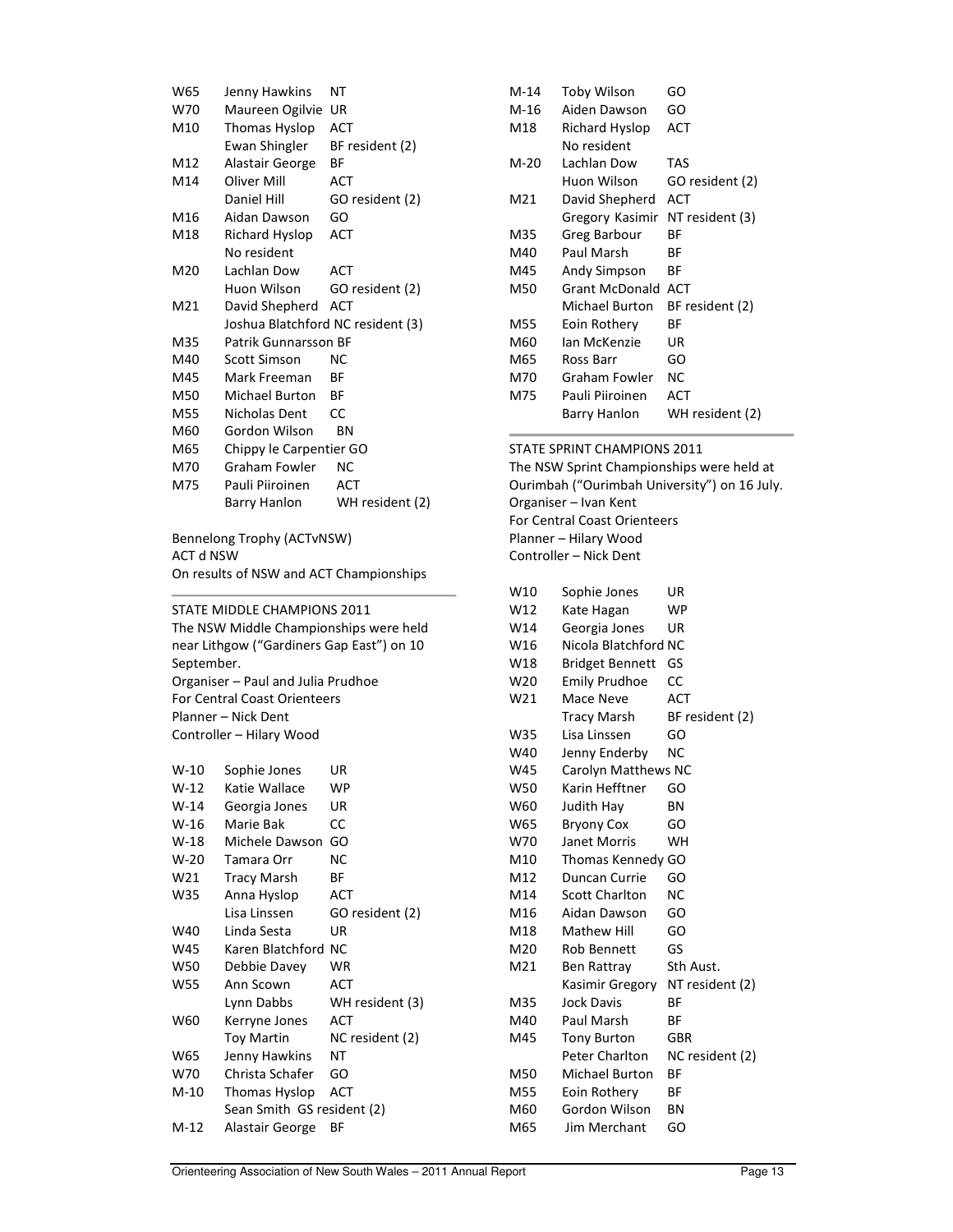| M70 | <b>Ted Mulherin</b> | <b>WH</b> |
|-----|---------------------|-----------|
| M75 | Barry Hanlon        | wн        |

#### STATE RELAY CHAMPIONS 2011 The NSW Relay Championships were not conducted in 2011

STATE NIGHT CHAMPIONS 2011 The NSW Night Championships were held at Horsley Park ("Sydney West Regional Park") on 2 April Organiser - Steve Holloway For Western and Hills Orienteers Planner – Steve Dunlop Controller – Andrew Hill

| W10             | <b>Claire Burgess</b> | NC.                              |
|-----------------|-----------------------|----------------------------------|
| W14             | Rebecca George        | ВF                               |
| $W-16$          | Nicola Blatchford NC  |                                  |
| $W-18$          | Michele Dawson        | GO                               |
| W21             | Cath Chalmers         | ВF                               |
| W35             | Lisa Linssen          | GO                               |
| W45             | Jenny Bourne          | ACT                              |
|                 |                       | Carolyn Matthews NC resident (2) |
| W50             | Mary McDonald         | <b>ACT</b>                       |
|                 | Lisa Lampe            | UR resident (2)                  |
| W60             | Judith Hay            | ΒN                               |
| W65             | Angela Murray         | UR                               |
| W70             | Maureen Ogilvie       | UR                               |
| M <sub>10</sub> | Jared McKenna         | UR                               |
| M14             | <b>Scott Charlton</b> | <b>NC</b>                        |
| M16             | Daniel Parton         | GS                               |
| M18             | <b>Glen Charlton</b>  | NC                               |
| M20             | Alex Massey           | <b>NC</b>                        |
| M21             | Julian Dent           | CC                               |
| M35             | Patrik Gunnarsson BF  |                                  |
| M40             | Damian Welbourne NC   |                                  |
| M45             | Andy Simpson          | ВF                               |
| M50             | <b>Grant McDonald</b> | <b>ACT</b>                       |
|                 | John Brayan           | GO resident (2)                  |
| M55             | Paul Prudhoe          | CC                               |
| M60             | <b>Steve Flick</b>    | BN                               |
| M65             | Ross Barr             | GO                               |
| M70             | John Hodsdon          | SH                               |
| M75             | <b>Barry Hanlon</b>   | WH                               |
|                 |                       |                                  |

#### STATE MTBO CHAMPIONS 2011

The NSW MTBO Long Championships were held near Jenolan ("Jenolan East") on 23 October. Organiser/Planner - David West for Mountain Devils MTBO Club

| W21        | Melanie Simpson    | MD              |
|------------|--------------------|-----------------|
| W40        | Carolyn Matthews   | ΝC              |
| <b>W50</b> | Alison MacDonald   | Ν7              |
|            | <b>Betty James</b> | MD resident (5) |
| W60        | Kate Chown         | NC              |
| M16        | Timothy Jackson    | VIC             |
|            | No resident        |                 |

| M21 | <b>Ricky Thackray</b>  | WA              |  |
|-----|------------------------|-----------------|--|
|     | <b>Greg Barbour</b>    | BF resident (4) |  |
| M40 | Patrick Dellagiacoma   | MD              |  |
| M50 | <b>Robert Prentice</b> | SН              |  |
| M60 | <b>Rob Garden</b>      | Ν7              |  |
|     | <b>Greg Bacon</b>      | NC resident (4) |  |
| M70 | Graham Fowler          | ΝC              |  |

#### STATE TEAMS 2011

|                                  | Australian Schools Championships |           |
|----------------------------------|----------------------------------|-----------|
| $W16+$                           | Marie Bak                        | CC        |
|                                  | <b>Bridget Bennett</b>           | GS        |
|                                  | Nicola Blatchford                | <b>NC</b> |
|                                  | Michele Dawson                   | GO        |
|                                  | Alinta Merrotsy                  | NT        |
|                                  | <b>Rhiana Roberts</b>            | NC        |
| M16+                             | <b>Glen Charlton</b>             | NC        |
|                                  | Matthew Hill                     | GO        |
|                                  | Angus Roberts                    | NC        |
|                                  | <b>Callum Roberts</b>            | <b>NC</b> |
| W-15                             | Melissa Annetts                  | GO        |
|                                  | Rebecca George                   | ВF        |
|                                  | Georgia Jones                    | UR        |
|                                  | Kate Kennedy                     | <b>WP</b> |
|                                  | Samantha Wallace                 | <b>WP</b> |
| $M-15$                           | <b>Scott Charlton</b>            | NC        |
|                                  | Aidan Dawson                     | GO        |
|                                  | Daniel Hill                      | GO        |
|                                  | Lawrence Jones                   | UR        |
|                                  | <b>Daniel Parton</b>             | GS        |
|                                  | <b>Toby Wilson</b>               | GO        |
|                                  | <b>Australian Championships</b>  |           |
| <b>W21E</b>                      | <b>Tracy Marsh</b>               | ВF        |
|                                  | <b>Cath Chalmers</b>             | ВF        |
|                                  | Marina Iskhakova                 | ΒN        |
| <b>M21E</b>                      | Rob Preston                      | NC        |
|                                  | Joshua Blatchford                | NC        |
|                                  | <b>Peter Preston</b>             | NC        |
|                                  | W17-20E Michele Dawson           | GO        |
|                                  | <b>Emily Prudhoe</b>             | CC        |
|                                  | Tamara Orr                       | NC        |
| M17-20E Alex Massey<br><b>NC</b> |                                  |           |
|                                  | Kasimir Gregory                  | ΝT        |
|                                  | Matthew Hill                     | GO        |
|                                  |                                  |           |

#### ORIENTEERS OF THE YEAR 2011

W-10A Sophie Jones UR W-12A Rebecca Kennedy WP W-14A Georgia Jones UR W-16A Nicola Blatchford NC W-18A Michelle Dawson GO W-20A Sally-Anne Henderson NC W21A Tracy Marsh BF W21AS Samantha Howe NC WopenB Kerrin Davis BF W35A Lisa Linssen GO W35AS Maria Orr NC W40A Linda Sesta UR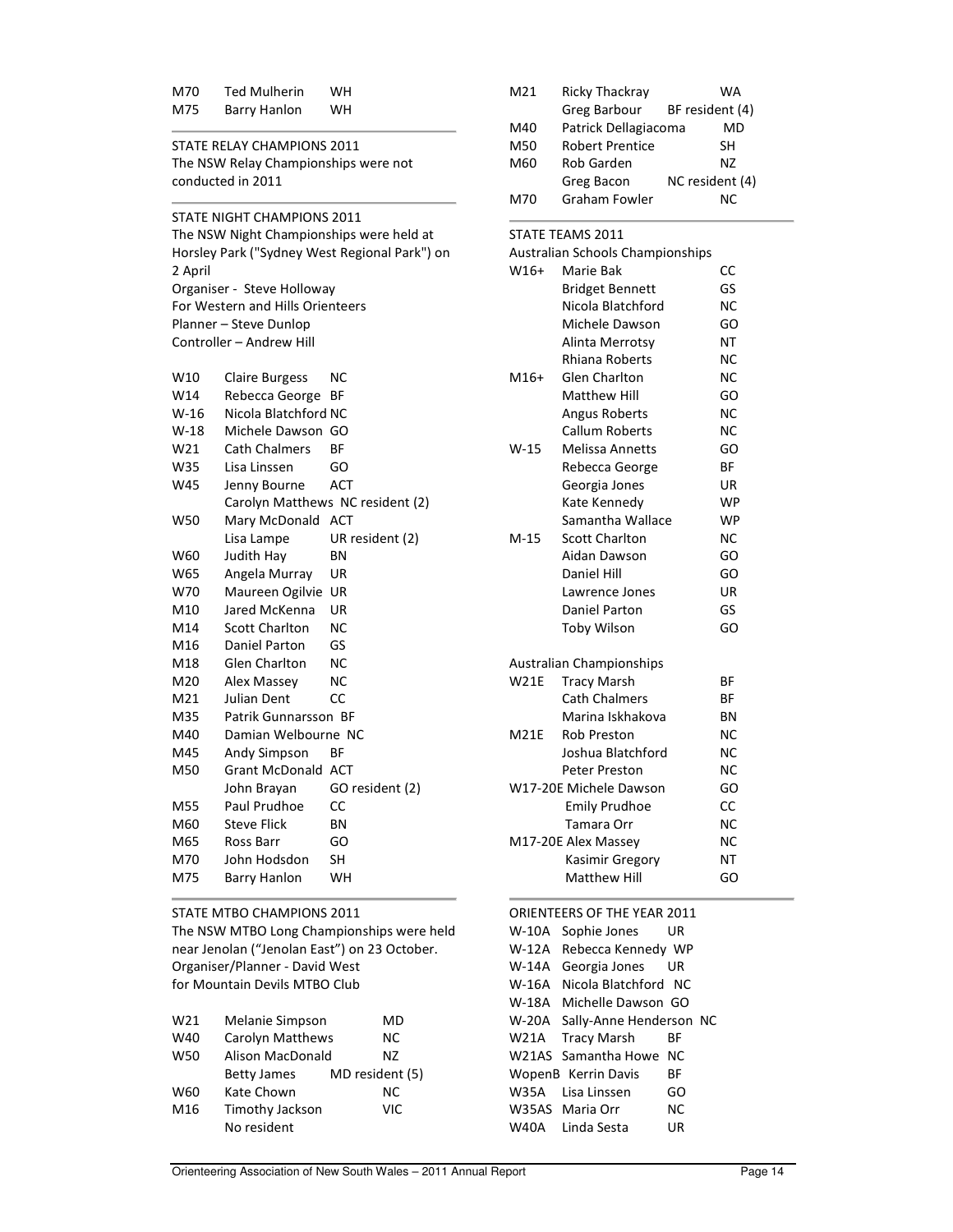W45A Karen Blatchford NC W45AS Barbara Dawson GO W50A Debbie Davey WR W55A Lyn Dabbs WH W60A Toy Martin NC W65A Angela Murray UR W70A Maureen Ogilvie UR M-10A Tom Kennedy GO M-12A Duncan Currie GO M-14A Daniel Hill GO M-16A Aiden Dawson GO M18 Matthew Hill GO M20 Alex Massey NC M21A Kasimir Gregory NT M21AS Daniel Orr NC MopenB Mike Hanratty GO M35A Patrick Gunnarsson BF M35AS Richard Lauder BF M40A Paul Marsh BF M45A Ian Jones UR M45AS Steven Roberts NC M50A Russell Blatchford NC M55A Eoin Rothery BF M55AS Robert Spry BN M60A Gordon Wilson BN M65A Ross Barr GO M70A Graham Fowler NC M75A Barry Hanlon WH M/WopenC Justine Brindley GO

#### NSW INTERCLUB 2011

| 1  | Newcastle                  | 1402 |
|----|----------------------------|------|
| 2  | Garingal                   | 1385 |
| 3  | <b>Big Foot</b>            | 594  |
| 4  | Uringa                     | 581  |
| 5  | <b>Bennelong Northside</b> | 465  |
| 6  | Goldseekers                | 290  |
| 7  | <b>Western and Hills</b>   | 269  |
| 8  | <b>Central Coast</b>       | 224  |
| 9  | Southern Highlands         | 147  |
| 10 | Northern Tablelands        | 140  |
| 11 | Illawarra Kareelah         | 107  |
| 12 | Western Plains             | 98   |
| 13 | Waggaroos                  | 57   |
|    |                            |      |

#### NSW MTBO SUPER SERIES 2011

| Course 1 – Men                    | <b>Greg Barbour</b>   | ВF  |
|-----------------------------------|-----------------------|-----|
| Course 1 – Women                  | not awarded           |     |
| Course 2 – Men                    | <b>Brett Vallance</b> | MD  |
| Course 2 – Women                  | Marina IskhakovaBN    |     |
| Course 3 – Men                    | Simon Nott            | MD  |
| Course 3 – Women Carolyn Matthews |                       | NC. |
| Course 4 – Men                    | Tim Hackney           | NС  |
| Course 4 – Women                  | Nora Skilton          | MD  |
| Course 5 – Men                    | <b>Graham Fowler</b>  | NC. |
| Course 5 – Women                  | Kate Chown            | MD  |
|                                   |                       |     |

AUSTRALIAN LONG CHAMPIONSHIPS 2011 The Australian Long Championships were held near Cooma ("Badja") on 8 October.

#### First

| W10    | Sophie Jones               | UR |
|--------|----------------------------|----|
| W40    | Jennifer Enderby           | NC |
| W70    | Christa Schafer            | GO |
| W75    | Maureen Ogilvie            | UR |
| M35    | Greg Barbour               | ВF |
| M50    | <b>Robert Vincent</b>      | NC |
| Second |                            |    |
| W10    | Joanna Hill                | GO |
| W14    | Georgia Jones              | UR |
| W40    | Linda Sesta                | UR |
| W45    | Karen Blatchford           | NC |
| M60    | Gordon Wilson              | ΒN |
| Third  |                            |    |
| W16    | Marie Bak                  | cc |
| W20    | Michele Dawson             | GO |
| M10    | Jared McKenna              | UR |
| M20    | Callum Roberts             | NC |
| M40    | <b>Jock Davis</b>          | ВF |
|        | OA Shield (overall Points) |    |

- 1 NSW 63pts
- 2 ACT 50pts
- 3 VIC 37pts

AUSTRALIAN MIDDLE CHAMPIONSHIPS 2011 The Australian Middle Championships were held near Helena Valley, WA ("Marginata") on 1 May.

#### First

| W20             | Nicola Blatchford NC |    |
|-----------------|----------------------|----|
| W60             | Val Hodsdon          | SН |
| W65             | Jean Baldwin         | GS |
| W70             | Christa Schafer      | GO |
| W75             | Maureen Ogilvie      | UR |
| M40             | Paul Marsh           | ВF |
|                 |                      |    |
| Second          |                      |    |
| W45             | Karen Blatchford NC  |    |
| M80             | Neil Schafer         | GO |
|                 |                      |    |
| Third           |                      |    |
| W <sub>55</sub> | Hilary Wood          | CC |
| M55             | Eoin Rotherv         | ВF |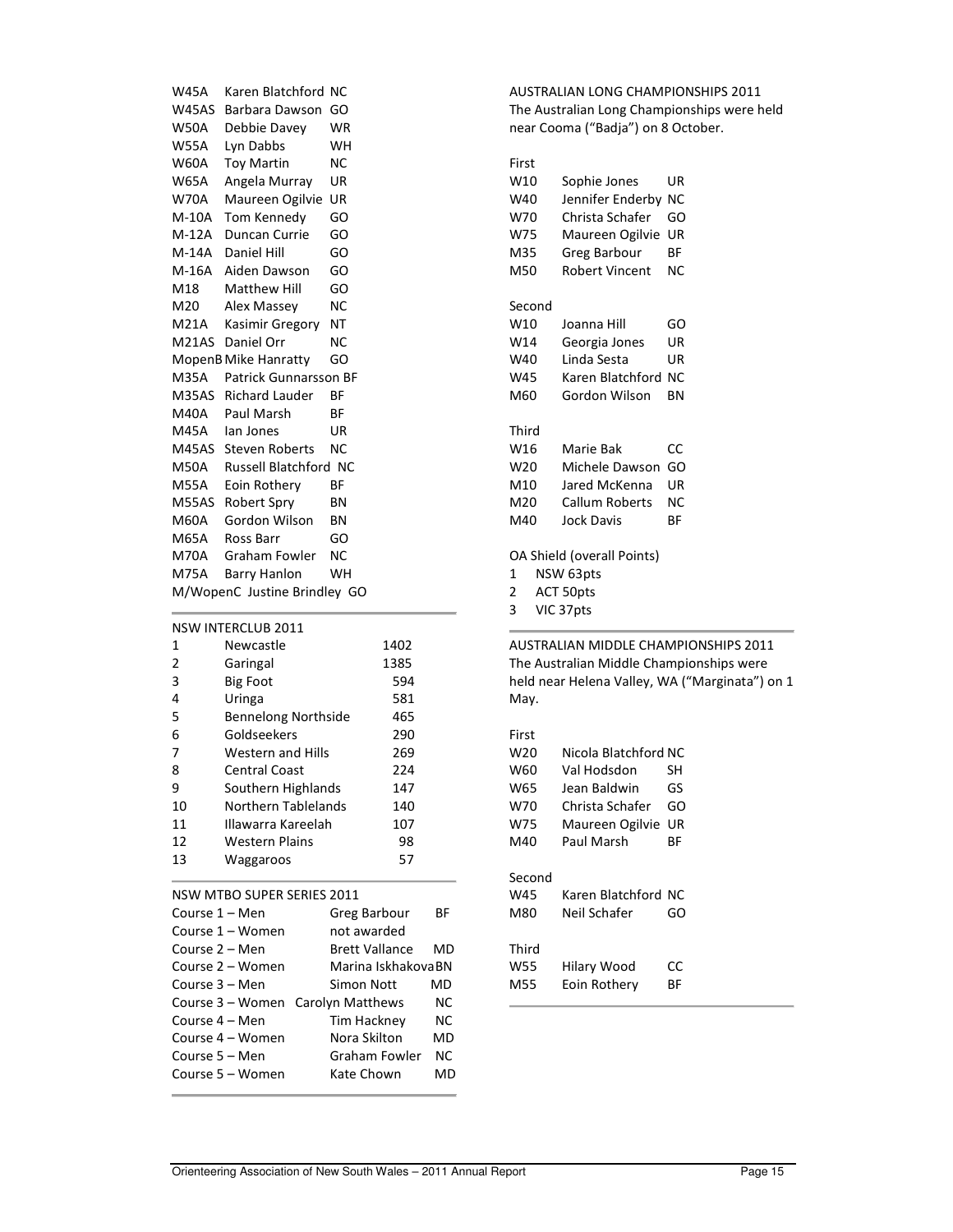AUSTRALIAN SPRINT CHAMPIONSHIPS 2011 The Australian Sprint Championships were held at Mandurah WA ("Mandjar Bay") on 30 April.

| First  |                     |     |
|--------|---------------------|-----|
| W55    | Hilary Wood         | CC  |
| W70    | Christa Schafer     | GO  |
| M65    | Ross Barr           | GO  |
| M80    | Neil Schafer        | GO  |
|        |                     |     |
| Second |                     |     |
| M55    | Eoin Rothery        | ВF  |
| M65    | <b>Terry Bluett</b> | ΒN  |
|        |                     |     |
| Third  |                     |     |
| W35    | Karen Blatchford    | NC. |
| M60    | Gordon Wilson       | ΒN  |
| M65    | Dave Lotty          | UR  |
|        |                     |     |

#### AUSTRALIAN RELAY CHAMPIONSHIPS 2011

The Australian Relay Championships were held near Cooma ("Badja") in conjunction with the Oceania Championships.

#### First

|              | M/W12 Alastair George BF, Sophie Jones UR,<br>Duncan Currie GO |
|--------------|----------------------------------------------------------------|
| W45          | Karen Blatchford NC, Gayle Quantok<br>NC, Carolyn Matthews NC  |
| W55          | Hilary Wood CC, Julia Prudhoe CC,<br>Lynn Dabbs WH             |
| W60          | Judith Hay BN, Jean Baldwin GS                                 |
| <b>M21E</b>  | <b>Robert Preston NC</b>                                       |
| Second       |                                                                |
| W40          | Cath Chalmers BF, Jennifer Enderby NC                          |
| M65          | Dave Lotty UR, Ross Barr GO, Terry<br><b>Bluett BN</b>         |
| Third        |                                                                |
| W60          | Val Hodsdon SH, Toy Martin NC                                  |
| W65          | Janet Morris WH, Maureen Ogilvie UR                            |
| M16          | Daniel Hill GO, Scott Charlton NC,                             |
|              | Aidan Dawson GO                                                |
| <b>M21E</b>  | Tomas Krajca IK, Matthew Parton NC,<br><b>Peter Preston NC</b> |
| M45          | Rob Vincent NC, Tony Hill GO, Simon<br>George BF               |
| M50          | Russell Blatchford NC, Geoff Todkill                           |
|              | NC, Malcolm Roberts NC                                         |
| M65          | Ron Junghans GO, Jim Merchant GO,                              |
|              | Dick Ogilvie UR                                                |
| M70          | Graham Fowler NC, Barry Hanlon WH,                             |
|              | <b>Ted Mulherin WH</b>                                         |
|              | Xanthorrhoea Trophy (Interstate Point score)                   |
| $\mathbf{1}$ | <b>NSW</b>                                                     |

AUSTRALIAN MTBO CHAMPIONSHIPS 2011 The Australian MTBO Championships were held near Albury-Wodonga, VIC on 14-16 October.

| Middle Distance        |                          |           |
|------------------------|--------------------------|-----------|
| First                  |                          |           |
| W40                    | Carolyn Matthews         | ΝC        |
| M14                    | <b>Eddy Prentice</b>     | SH        |
| M70                    | <b>Graham Fowler</b>     | <b>NC</b> |
| Second                 |                          |           |
| M21                    | Greg Barbour             | ΒF        |
| Third                  |                          |           |
| W21                    | Melanie Simpson MD       |           |
| <b>Sprint Distance</b> |                          |           |
| First                  |                          |           |
| W40                    | Carolyn Matthews         | NC        |
| M14                    | <b>Eddy Prentice</b>     | <b>SH</b> |
| M50                    | <b>Robert Prentice</b>   | SΗ        |
| M70                    | Graham Fowler            | NC        |
| Second                 |                          |           |
| W14                    | <b>Rhiannon Prentice</b> | <b>SH</b> |
| W21                    | Melanie Simpson          | <b>MD</b> |
| Third                  |                          |           |
| M21                    | <b>Greg Barbour</b>      | ΒF        |
| Long Distance          |                          |           |
| First                  |                          |           |
| M70                    | Graham Fowler            | NC        |
| Second                 |                          |           |
| W21                    | Melanie Simpson          | MD        |
| W40                    | Carolyn Matthews         | <b>NC</b> |
| M14                    | <b>Eddy Prentice</b>     | SΗ        |
| Third                  |                          |           |
| M50                    | <b>Malcolm Roberts</b>   | <b>NC</b> |
|                        |                          |           |

AUSTRALIAN NATIONAL LEAGUES 2011 Foot Orienteering The Australian National League was contested over 17 events in VIC, ACT, NSW and SA. The NSW Stingers represented NSW.

| Individual |                 |     |        |
|------------|-----------------|-----|--------|
| W21        |                 |     |        |
| 1          | Shannon Jones   | ACT | 282pts |
| 5          | Tracy Marsh     | ВF  | 232    |
| M21        |                 |     |        |
| 1          | Julian Dent     | CC  | 303pts |
| 4          | Rob Preston     | NC  | 215    |
| 5          | Ian Mever       | SН  | 208    |
| M17-20     |                 |     |        |
| 1          | Ian Lawford     | ACT | 280pts |
| 4          | Josh Blatchford | ΝC  | 224    |
| 8          | Alex Massey     | NC. | 161    |
| 9          | Kasimir Gregory | NΤ  | 153    |
| W17-20     |                 |     |        |
| 1          | Belinda Lawford | ACT | 280pts |
| 5          | Emily Prudhoe   | cc  | 198    |
| 9          | Michele Dawson  | GO  | 168    |